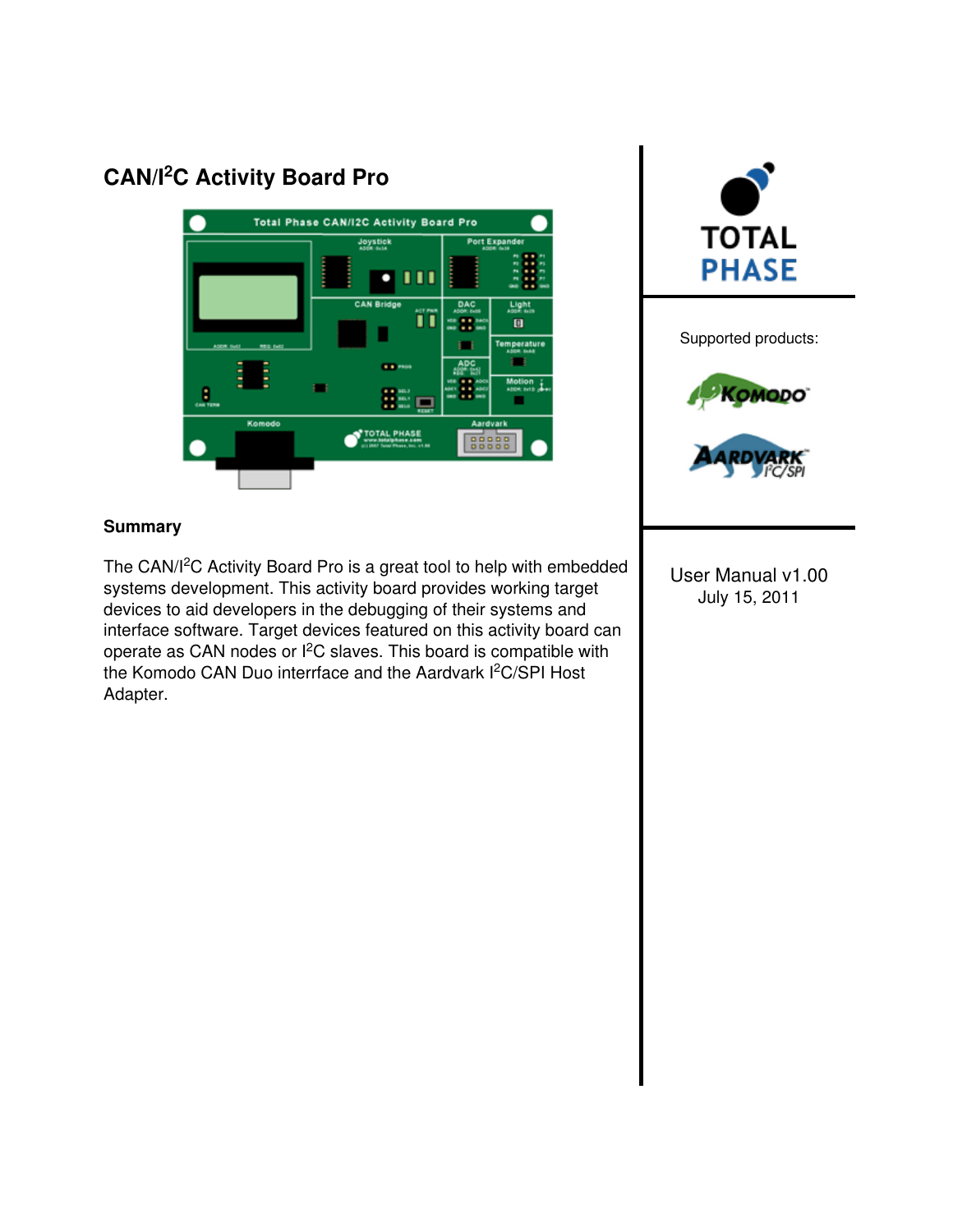

# 1 Hardware Specifications

# 1.1 Signaling Level/Voltage Ratings

| <b>Parameter</b>                |        | Min    | <b>Max</b>     | Unit   |
|---------------------------------|--------|--------|----------------|--------|
| <b>Supplies</b>                 |        |        |                |        |
| <b>VDD</b>                      |        | 3.1    | 3.5            | V      |
| CAN                             |        |        |                |        |
| Supply Input (V+)               |        | 4.3    | 5.5            | v      |
| Single-ended Input              |        | $-12$  | 12             | V      |
| Differential Input              |        | $-7$   | $\overline{7}$ | V      |
| Single-ended Output (Dominant)  | $CAN+$ | 2.9    | 4.5            | V      |
|                                 | CAN-   | 0.8    | 1.5            | v      |
| Single-ended Output (Recessive) |        | 2      | 3              | V      |
| Differential Output (Dominant)  |        | 1.4    | 3              | V      |
| Differential Output (Recessive) |        | $-0.5$ | 0.05           | V      |
| $l^2C$                          |        |        |                |        |
| Supply Input                    |        | 4.3    | 5.5            | $\vee$ |
| $l^2C$ Inputs (Low)             |        | $-0.5$ | $0.3*VDD$      | V      |
| I <sup>2</sup> C Inputs (High)  |        | 0.7    | $VDD+0.5$      | V      |
| I <sup>2</sup> C Outputs (Low)  |        | 0      | 0.4            | V      |
| <b>GPIO Port Expander</b>       |        |        |                |        |
| GPIO Inputs (Low)               |        | $-0.5$ | 0.8            | V      |
| GPIO Inputs (High)              |        | 2.0    | 5.5            | v      |
| <b>GPIO Outputs (Low)</b>       |        |        | 0.7            | V      |
| GPIO Outputs (High)             |        | 2.5    |                | V      |
| <b>ADC</b>                      |        |        |                |        |
| <b>ADC Inputs</b>               |        | 0      | <b>VDD</b>     | V      |
| <b>DAC</b>                      |        |        |                |        |
| <b>DAC Output</b>               |        | 0      | <b>VDD</b>     | V      |

Table 1 : Electrical Characteristics/Requirements

#### Notes:

• The CAN/I<sup>2</sup>C Activity Board Pro will not supply target power on the Komodo or Aardvark header.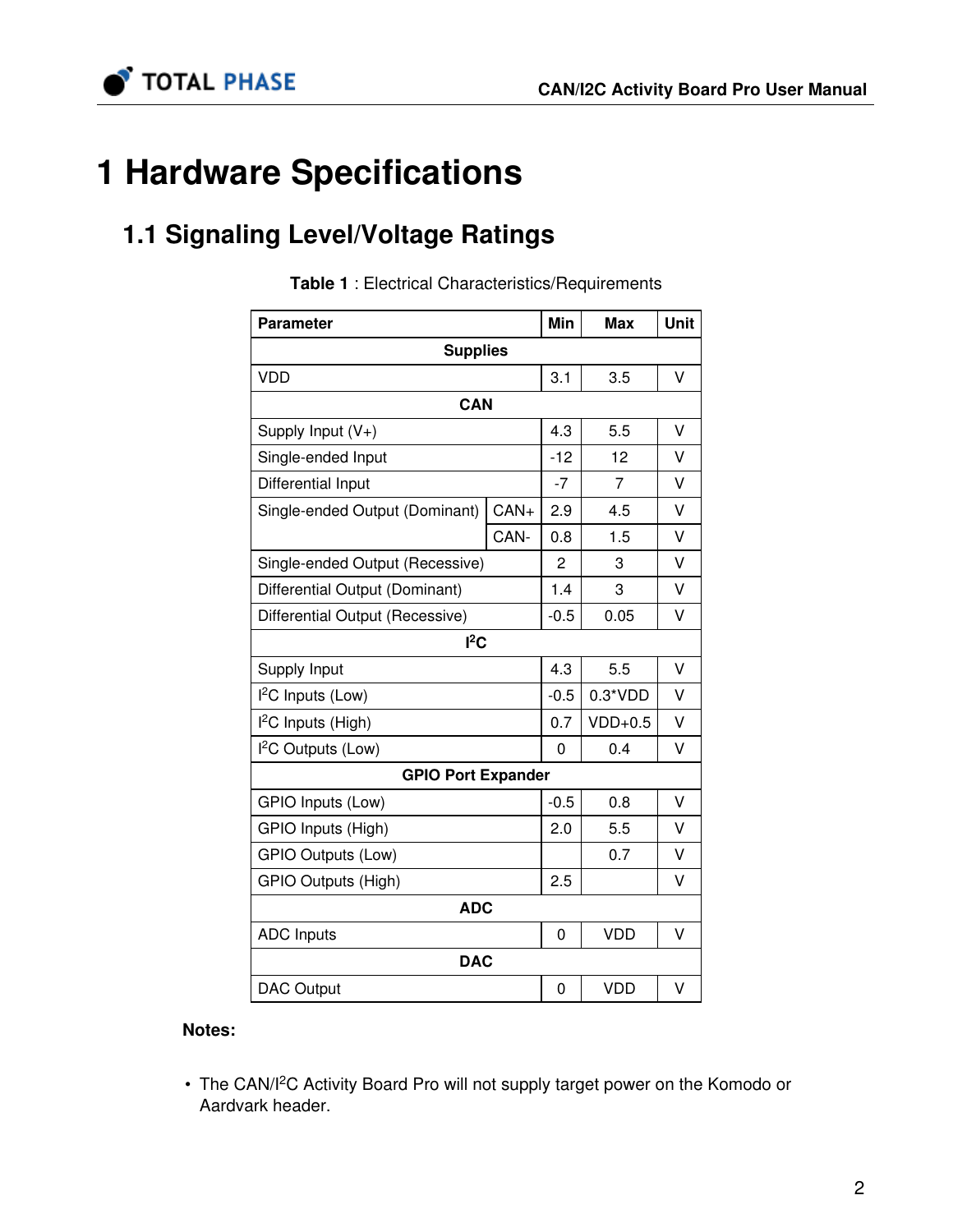

• The CAN bus is not electrically isolated from the rest of the board.

# 1.2 CAN Signaling Characteristics

### 1.2.1 Speed

The CAN/I<sup>2</sup>C Activity Board Prowill run at 125 kbps by default. If a different bitrate is desired, set the board to auto-baud on the CAN bus through the appropriate selection pin (see Section [2.4\)](#page-8-0).

### 1.2.2 Known CAN Limitations

### CAN Buffer Saturation

The CAN bridge includes multiple receive buffers for CAN packets. If the CAN receive buffer overflows, then packets will be acknowledged by the node, but not processed.

The CAN bridge also includes a small number of transmit buffers for which outgoing packets can be queued. A packet will not leave this queue until it has been successfully transmitted. If the queue is full when the bridge attempts to write another CAN packet to the bus, it will block until there is room in the queue.

In order to avoid either buffer saturating, no more than approximately 10 packets per 100 ms should be sent on the CAN bus.

# 1.3 <sup>2</sup>C Signaling Characteristics

### 1.3.1 Speed

The I<sup>2</sup>C on the CAN/I<sup>2</sup>C Activity Board Pro operates at 100 kHz.

### 1.3.2 Pull-up Resistors

The CAN/I<sup>2</sup>C Activity Board Pro includes a 4.7 k pull-up resistor to VDD on the SCL and SDA lines.

### 1.3.3 Known <sup>2</sup>C Limitations

The CAN/I<sup>2</sup>C Activity Board Pro is not designed to work with multi-master situations. If the board is intended to be used with other  $I^2C$  masters then the  $I^2C$  master functionality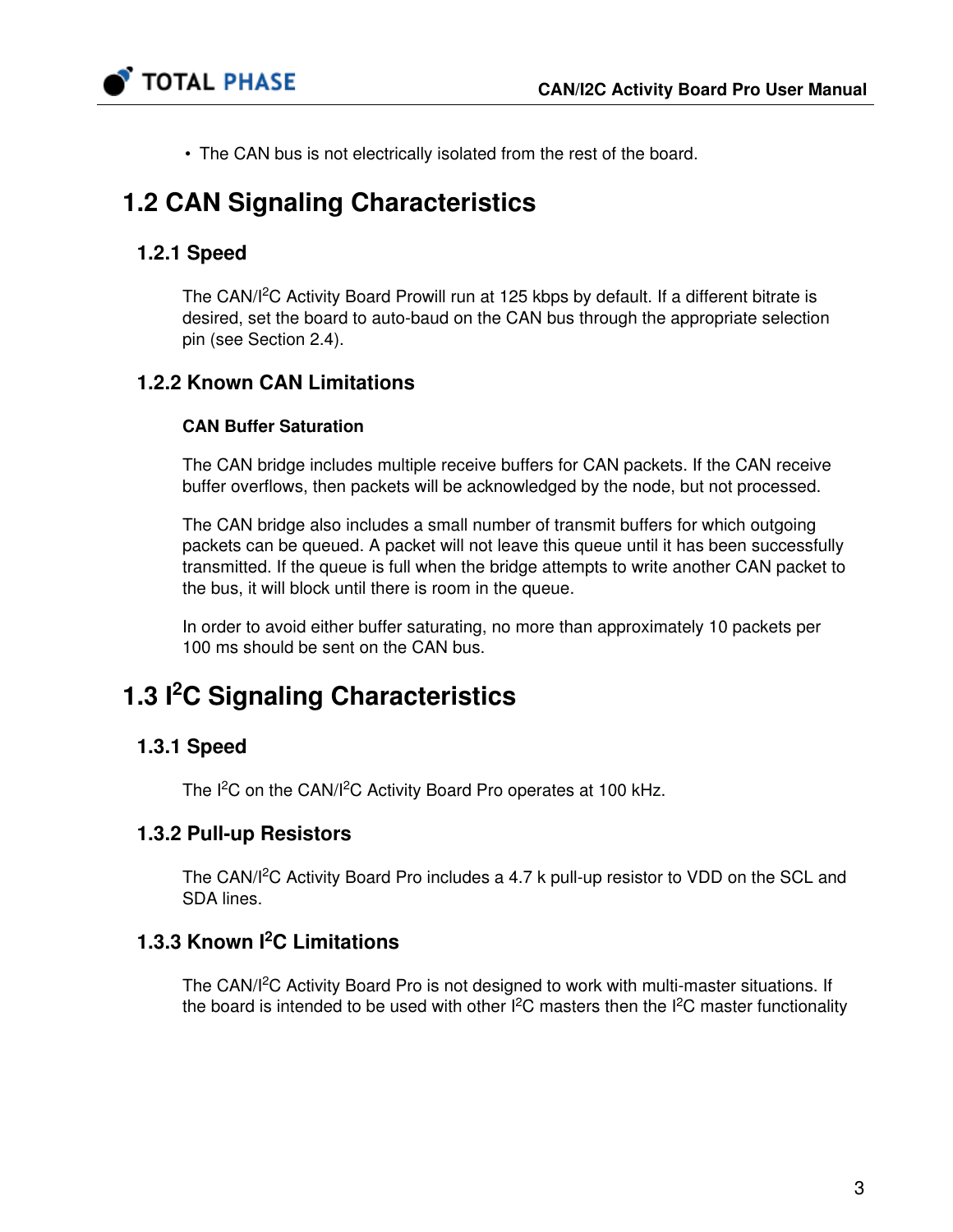

of the CAN bridge should be inhibited. See Section [2.4](#page-8-0) for more information on how to do this.

### 1.4 Communication Protocol

It is important to understand the basics of how the CAN/I<sup>2</sup>C Activity Board Pro operates and how the target devices communicate over both CAN and  $I<sup>2</sup>C$ . None of the targets are CAN-compatible themselves, but the CAN/I<sup>2</sup>C Activity Board Pro features a microcontroller which serves as a bridge between the CAN bus and the target interfaces. This bridge allows all of the targets to operate as CAN nodes on the CAN bus. Many of the targets are I<sup>2</sup>C devices, so they can interface directly with the Aardvark I<sup>2</sup>C/SPI Host Adapter. The microcontroller also implements an  $l^2C$  slave (0x42), which allows the LCD display and ADC to communicate over  $I^2C$ .

### <span id="page-3-1"></span>1.4.1 CAN

The CAN bridge simulates a number of CAN nodes by bridging each  $I<sup>2</sup>C$  device on the CAN/ $I<sup>2</sup>C$  Activity Board Pro to the CAN bus. Each node ID is equivalent to the  $I<sup>2</sup>C$  ID which is displayed on the silkscreen of the PCB.

<span id="page-3-0"></span>The CAN/I<sup>2</sup>C Activity Board Pro follows a protocol that is similar to CANOpen. Each 11bit ID field of the CAN packet is split into a 7-bit node address and a 4-bit opcode. Two opcodes are defined in Table [2](#page-3-0) which can be used for standard communication with the CAN bridge.

| Opcode (binary)   RTR   Description |   |                     |
|-------------------------------------|---|---------------------|
| l 0000                              |   | Request device data |
| 0010                                | O | Set device data     |

| Table 2: Standard CAN OpCodes |  |
|-------------------------------|--|
|-------------------------------|--|

As an example, if we were to set the programmable LEDs on the board, then we would send the following information on the bus:

|            | $ $ CAN ID $ $ {OpCode : Node ID} = {0010 : 0111010} = 0x13A |
|------------|--------------------------------------------------------------|
| <b>RTR</b> | False                                                        |
| <b>DLC</b> |                                                              |
| Data       | 0x80                                                         |

On the other hand, if we were to poll the Joystick for its current position, we would send the following information on the bus:

|            | <b>CAN ID</b>   {OpCode : Node ID} = {0000 : 0111010} = 0x03A |
|------------|---------------------------------------------------------------|
| <b>RTR</b> | True                                                          |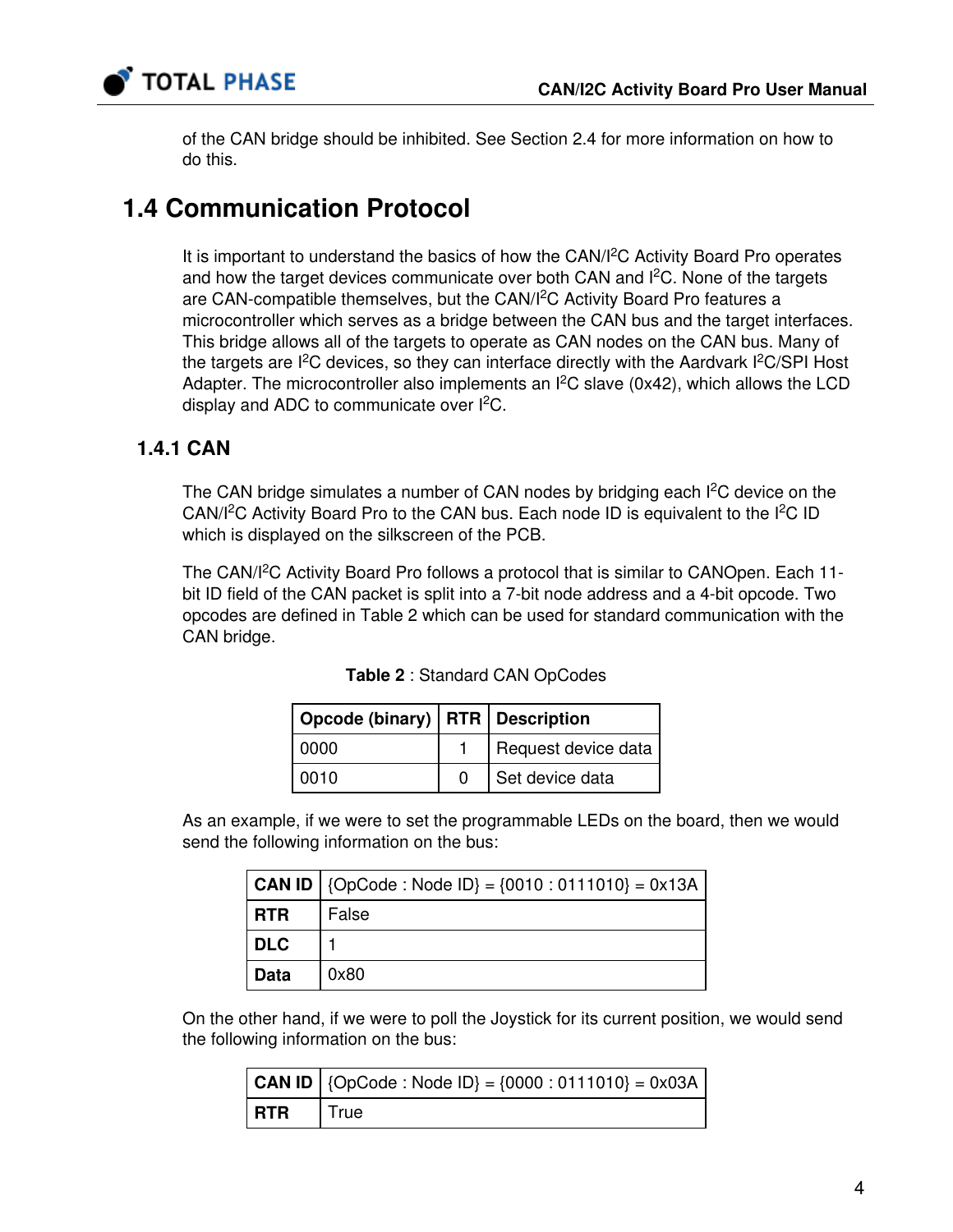

| <b>DLC</b>  |            |
|-------------|------------|
| <b>Data</b> | <b>N/A</b> |

The response from the CAN bridge will then be a non-RTR packet with the same CAN ID, and will have the appropriate data payload.

Using these Standard Opcodes provides a convenient method for getting and setting device data, however it does not necessarily provide a means to access the full functionality of each node. For example, this protocol does not define a method for configuring specific pins of the GPIO port to be inputs or outputs.

In order to complete more advanced tasks on a node, it is important to remember that each node on the CAN/I<sup>2</sup>C Activity Board Pro is in reality an I<sup>2</sup>C device, and that the CAN bridge functions as an  $I^2C$  master on this bus. The opcodes provided earlier simply abstracted one or more  $I^2C$  calls to the  $I^2C$  slave in order to get or set the device data. The following opcodes provide a mechanism for controlling the  $l^2C$  master explicitly. In each case the opcode determines the type of  $l^2C$  command being sent, the node ID would represent the  $I<sup>2</sup>C$  slave to be addressed, and the data payload would be the actual data transmitted on the bus.

<span id="page-4-0"></span>

| Opcode (binary) | <b>RTR</b> | <b>Description</b>                |
|-----------------|------------|-----------------------------------|
| 1000            |            | $I2C$ Read w/ Stop                |
| 1010            | 0          | I <sup>2</sup> C Write w/ Stop    |
| 1100            |            | $I2C$ Read w/ No Stop             |
| 1110            | 0          | I <sup>2</sup> C Write w/ No Stop |

By following the specific  $l^2C$  communication protocol for a specific sensor, the extended CAN opcodes can be used to access any feature of the  $I<sup>2</sup>C$  device.

As an example, if we were to configure the GPIO port expander to have 4 nputs and 4 outputs, we would need to send the following command:

|            | $ $ CAN ID $ $ {OpCode : Node ID} = {1010 : 0111010} = 0x539 |
|------------|--------------------------------------------------------------|
| <b>RTR</b> | False                                                        |
| DLC        |                                                              |
| Data       | 0x03, 0x0F                                                   |

Once configured this way, the GPIO input pins could be polled or outputs set through the standard opcode method described previously.

If instead we were to read out the current configuration of the GPIO node, we would actually need to send two  $I^2C$  commands. The first sets up the register we wish to read with a No Stop condition, and the second reads the data out.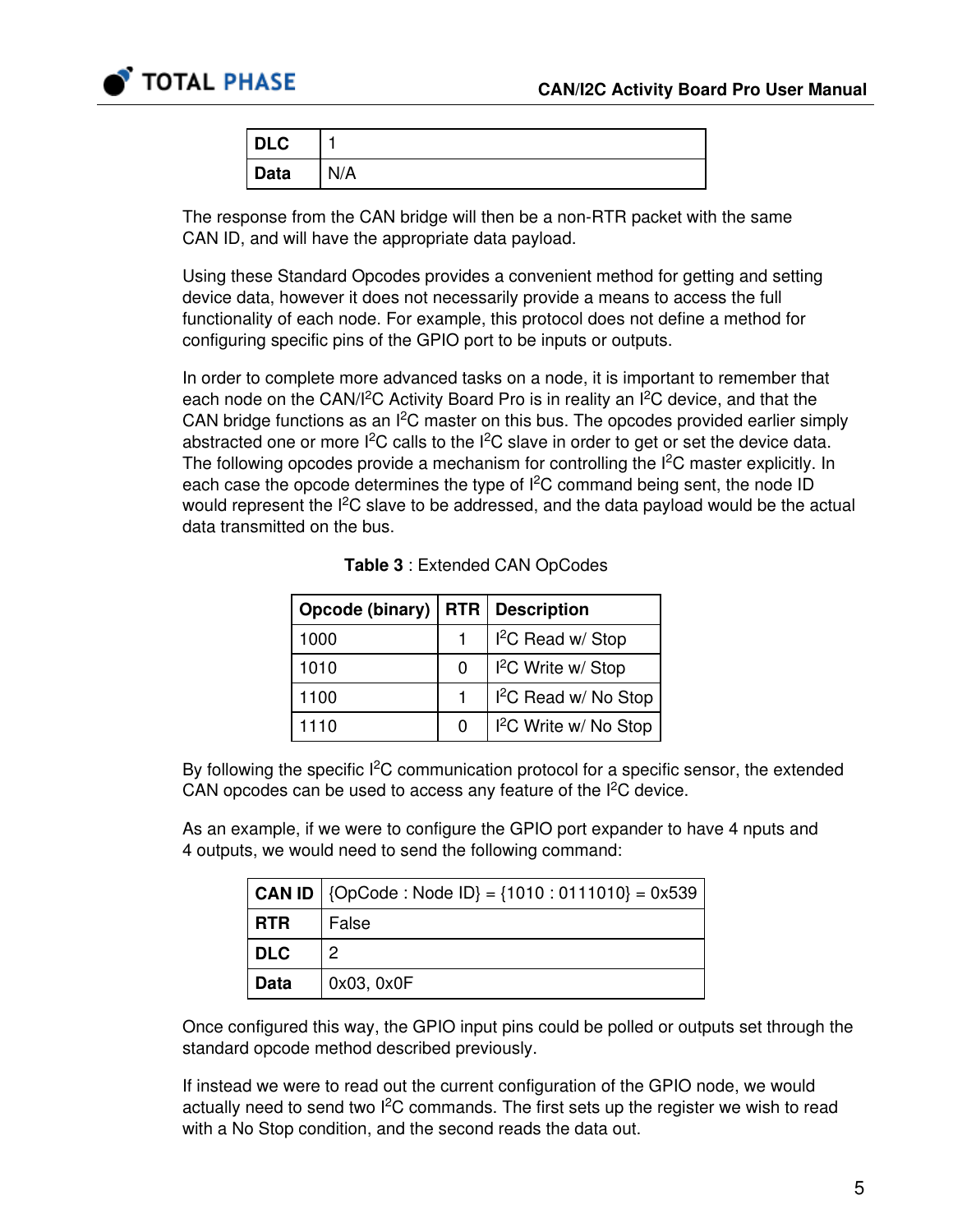

| <b>CAN ID</b> | ${OpCode:Node ID} = {1110:0111010} = 0x739$     |
|---------------|-------------------------------------------------|
| <b>RTR</b>    | False                                           |
| <b>DLC</b>    |                                                 |
| <b>Data</b>   | 0x03                                            |
|               |                                                 |
| <b>CAN ID</b> | ${OpCode : Node ID} = {1000 : 0111010} = 0x439$ |
| <b>RTR</b>    | True                                            |
| <b>DLC</b>    |                                                 |
| Data          | N/A                                             |

Please note that once a No Stop condition is issued to the CAN bridge, it will ignore all standard requests until a Stop condition has been issued. Additionally, if an  $l^2C$ command is lost due to arbitration issues, it will not be retransmitted on the  $I<sup>2</sup>C$  bus.

### 1.4.2  $1^2C$

The CAN/I<sup>2</sup>C Activity Board Pro uses I<sup>2</sup>C to communicate with each of the nodes on the bus. For specifics on how to communicate with a specific node, please refer to Section [3.](#page-12-0)

# 1.5 CAN Bridge Interrupts

The CAN bridge is tied to the interrupt pins of the two port expander targets (See Section [3](#page-12-0)). Thus when one of these pins asserts, the appropriate  $I<sup>2</sup>C$  target will be polled, and the data will be broadcast on the CAN bus.

# 1.6 Application Notes

### 1.6.1 CAN Node Errors

The CAN packet transmitted to the CAN/I<sup>2</sup>C Activity Board Pro must match one of the defined Opcode and RTR schemes defined in Section [1.4.1](#page-3-1). If not, then the packet will be ignored by the CAN bridge.

Additionally, the Standard Opcodes will only be recognized for node IDs that are defined in Table [9.](#page-12-1) The Extended Opcodes can be used with any node ID, and can thus be used to extend to other I<sup>2</sup>C slaves that are not included on the CAN/I<sup>2</sup>C Activity Board Pro.

If there is ever an  $I^2C$  error when the CAN bridge is attempting to process an RTR packet, a response will still be sent by the bridge. However, the DLC will be 0 and the payload will be empty.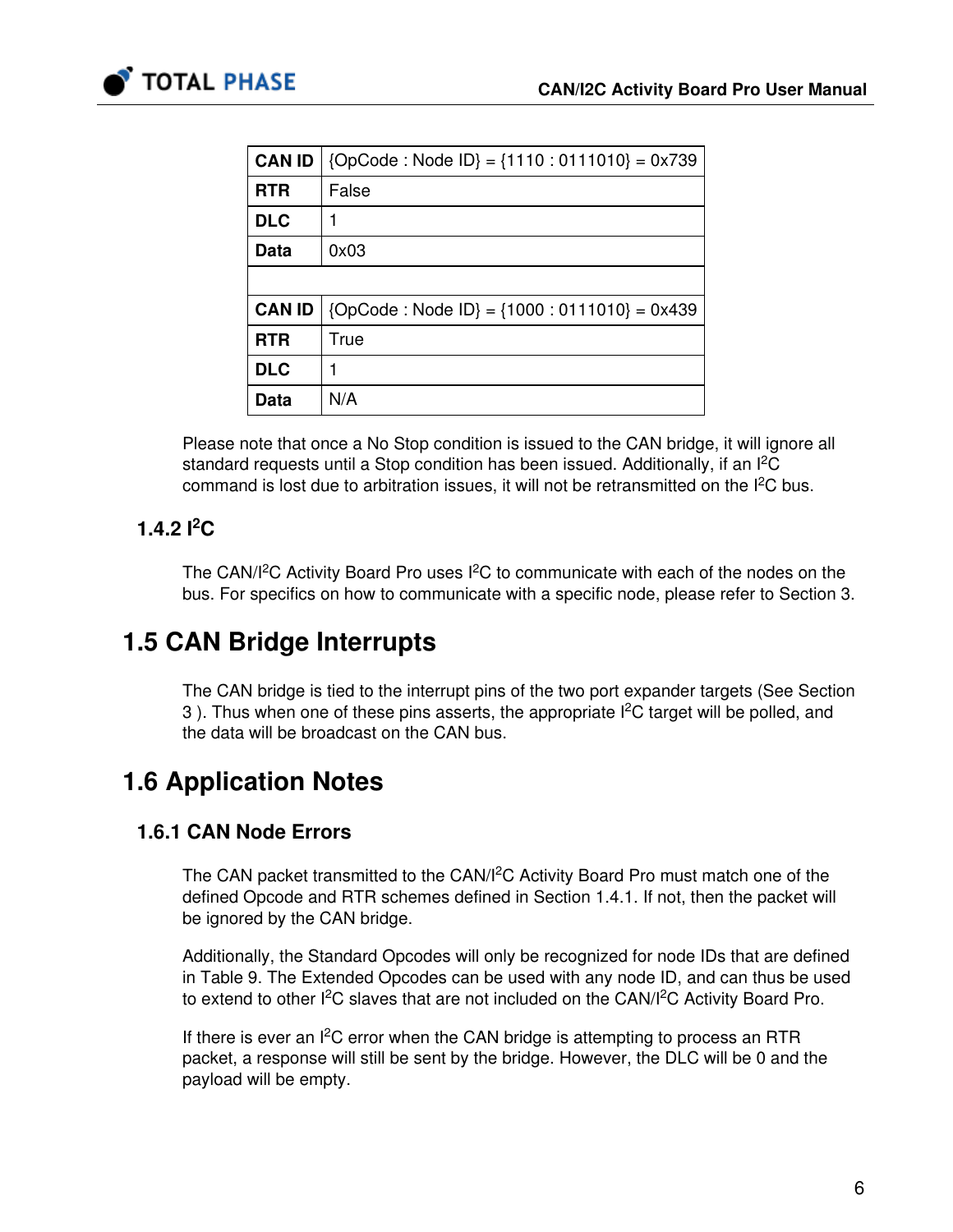

### 1.6.2 <sup>2</sup>C Board Configuration

The CAN bridge implements an  $I^2C$  master in order to talk with the devices on the board. However, the CAN bridge is not designed to work in multi-master situations. In order to successfully use the CAN/I<sup>2</sup>C Activity Board Pro with an external master (such as the Aardvark  $l^2C/SPI$  Host Adapter), it is important to configure the board correctly.

To use the board with an I<sup>2</sup>C master, please configure the board in the following manner:

- Disconnect the board from any CAN bus.
- SEL0 should be left open.
- SEL1 should be left open.
- SEL2 should be jumped.

For more information on the selection pins, please refer to Section [2.4](#page-8-0).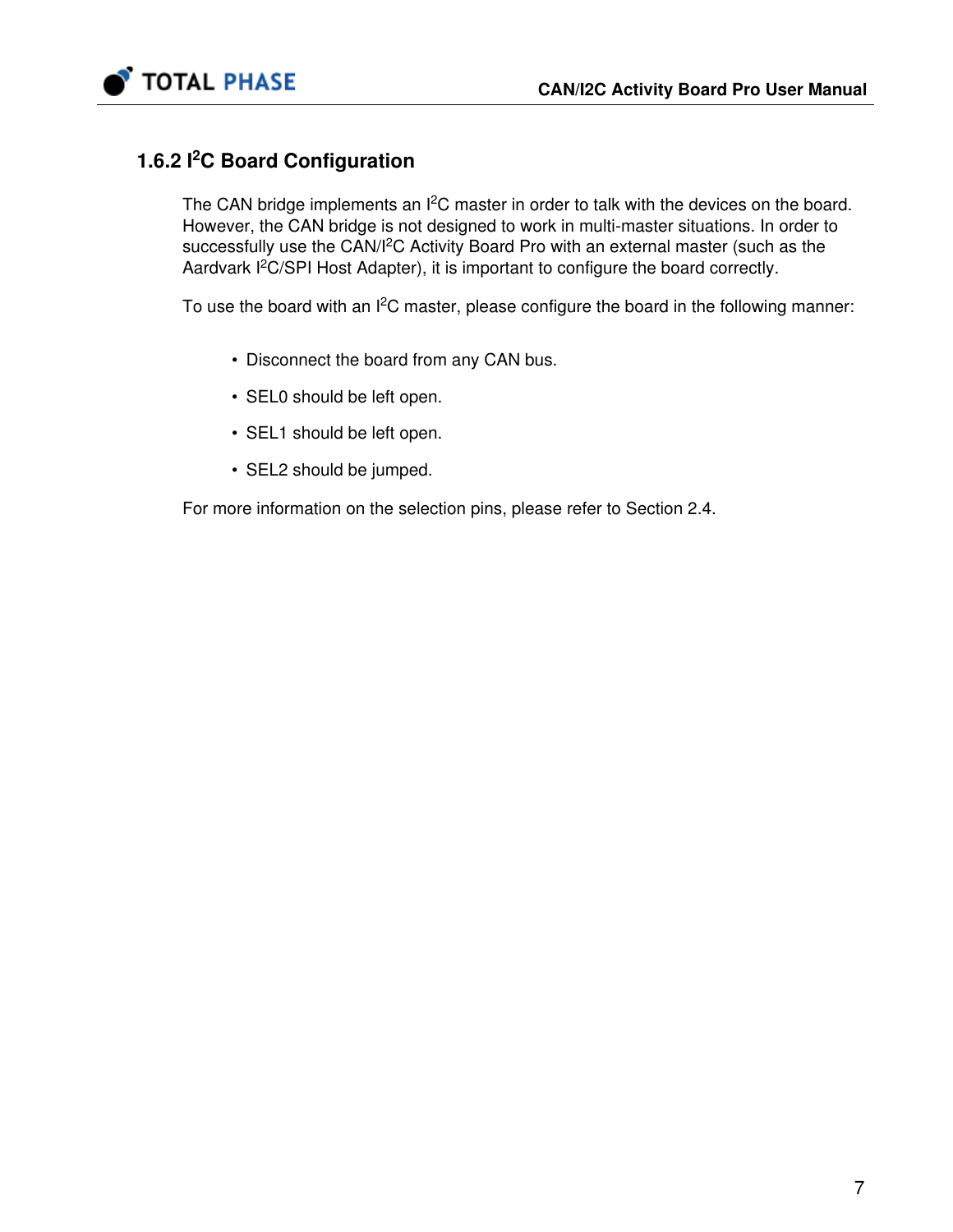

# 2 Connectors, Headers, Buttons, and LEDs



Figure 1: CAN/PC Activity Board Pro Connectors

# <span id="page-7-0"></span>2.1 Port Expander Header (J201)

This header allows the port expander to interface with external circuitry. See Section [3.4](#page-18-0) for more information.

# 2.2 Komodo Connector (J301)

This connector is provided to interface with the Komodo CAN Interfaces. It is a male DE-9 connector compatible with the SAE J1939 CAN-CIA standard. The pinout of this connector is shown in Figure [2](#page-8-1) and Table [4.](#page-8-2)

It is necessary to provide target power  $(4.5V-5.0V)$  to the CAN/I<sup>2</sup>C Activity Board Pro through V+ on the Komodo connector, or through VDD on the Aardvark connector.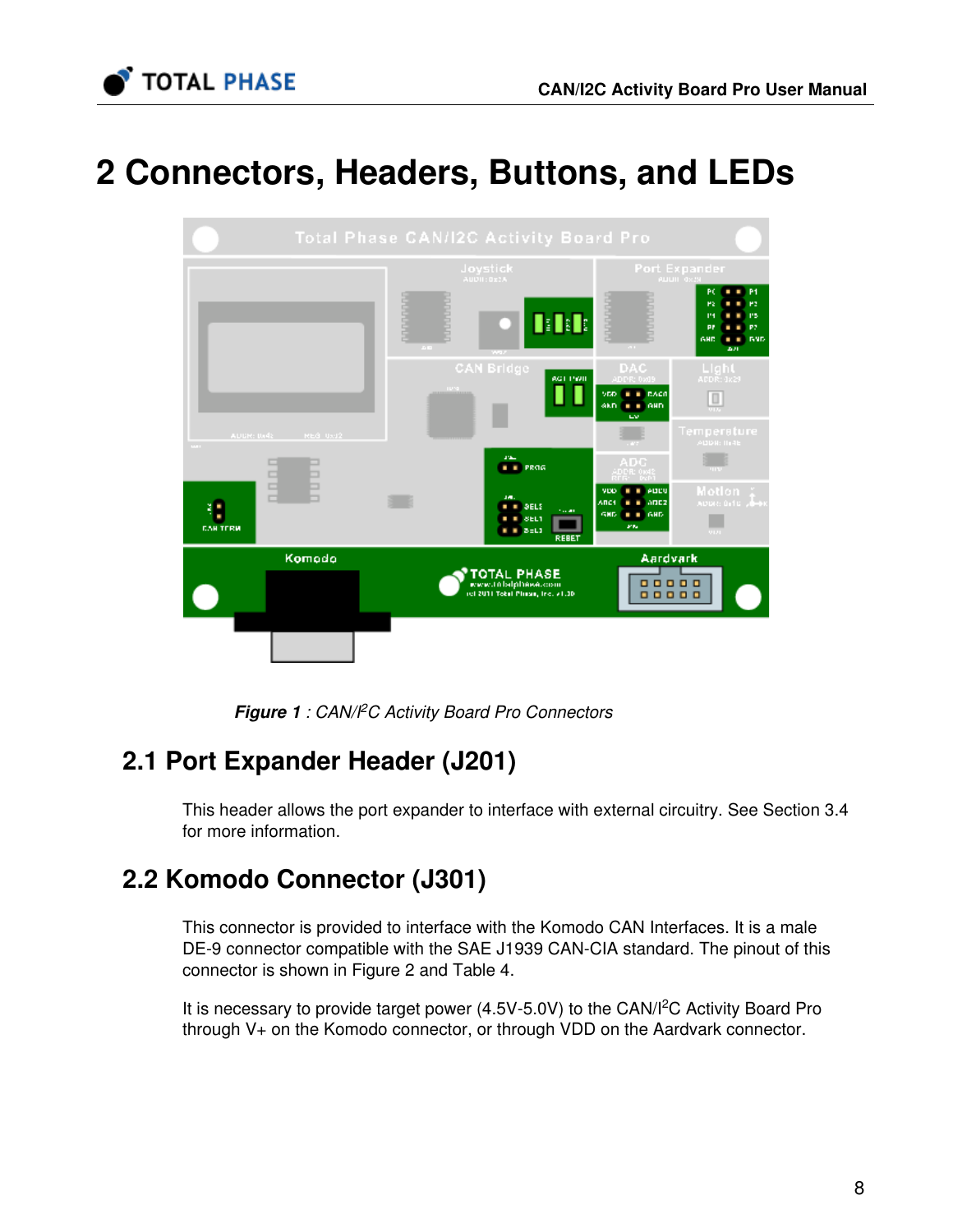<span id="page-8-1"></span>



**Figure 2** : DE-9 Connector Pin Numbers

<span id="page-8-2"></span>

|  |  | <b>Table 4: Komodo Connector J301 Pinout</b> |  |  |
|--|--|----------------------------------------------|--|--|
|--|--|----------------------------------------------|--|--|

| Pin# | Signal     |  |  |
|------|------------|--|--|
| 1    | No Connect |  |  |
| 2    | CAN-       |  |  |
| 3    | GND        |  |  |
| 4    | No Connect |  |  |
| 5    | No Connect |  |  |
| 6    | No Connect |  |  |
| 7    | $CAN+$     |  |  |
| 8    | No Connect |  |  |
| 9    | V+         |  |  |

# 2.3 CAN Termination Header (J302)

This header can be jumped to connect a 120 Ohm parallel termination resistor to the CAN bus.

# <span id="page-8-0"></span>2.4 Select Header (J303)

The Selection Header provides a mechanism for changing the behavior of the CAN bridge. These pins are sampled once upon reset. To change the mode, simply place jumpers on the appropriate selection, and hit the reset button.

|        | Signal   Function                                              |
|--------|----------------------------------------------------------------|
|        | SEL0 Sets the CAN bridge to Autobaud on start-up.              |
| l SEL1 | Sets the CAN bridge to broadcast all sensor data every 100 ms. |

|  | Table 5: Selection Header J303 Pinout |  |  |  |
|--|---------------------------------------|--|--|--|
|--|---------------------------------------|--|--|--|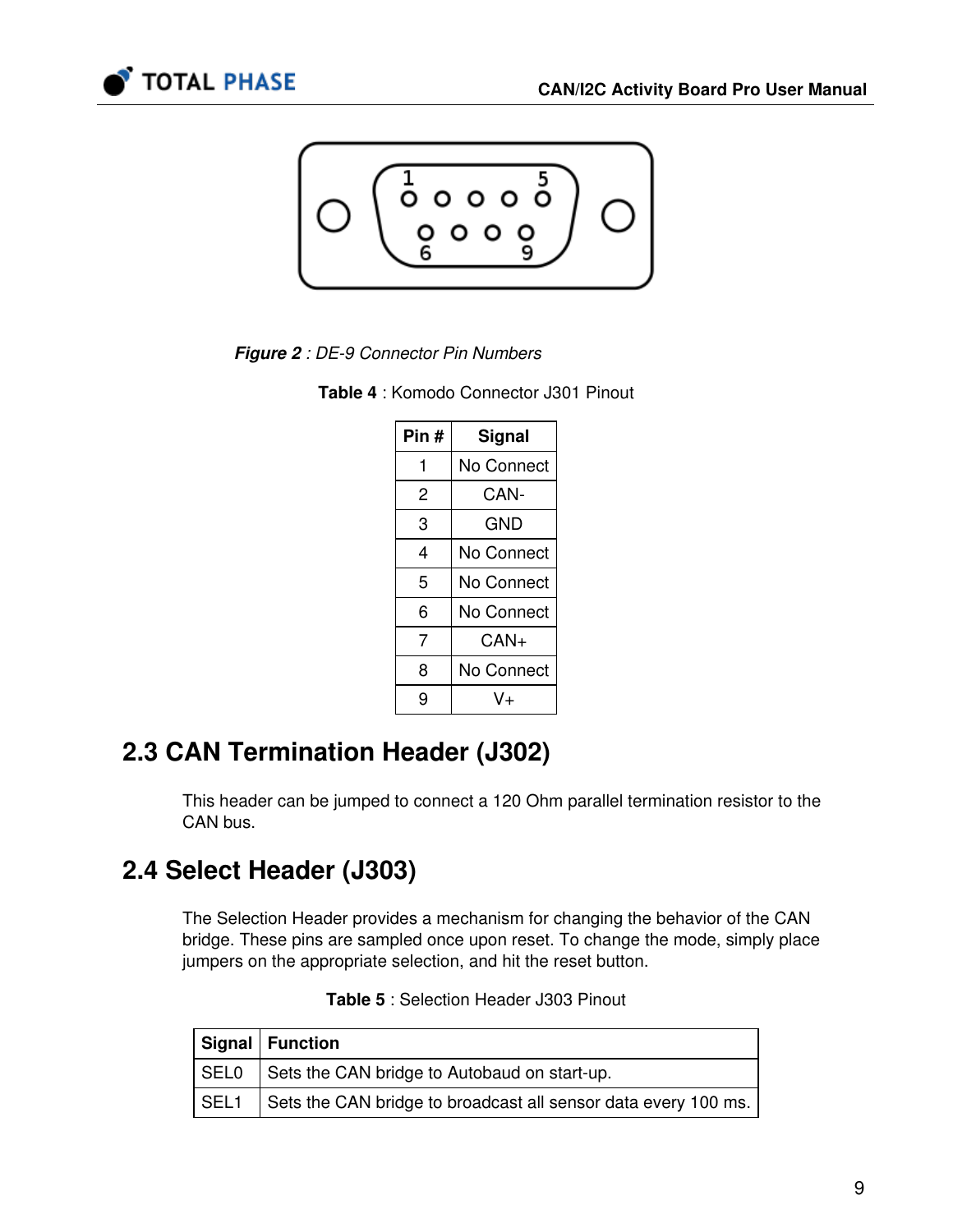

SEL2 | Disables interrupt handling of devices on the CAN bridge.

#### Notes:

- If SEL0 is selected, the CAN bridge will not process any packets on CAN or  $I^2C$  until a baudrate has been selected. This can take several seconds.
- SEL1 should never be selected if the CAN/I<sup>2</sup>C Activity Board Pro is being used in I<sup>2</sup>C mode, as it can cause multi-master arbitration errors.
- SEL2 should be selected whenever the CAN/I<sup>2</sup>C Activity Board Pro is being used in  $I^2$ C mode. This will prevent multi-master arbitration errors when interrupts occur.

### 2.5 Program Header (J304)

This header must be jumped to program the AT90CAN32 microcontroller.

# 2.6 Aardvark Connector (J401)

This connector is provided to interface with the Aardvark I<sup>2</sup>C/SPI Host Adapter. It is necessary to provide target power (4.5 V to 5.0 V) to the CAN/ $l^2$ C Activity Board Pro through VDD on this connector, or through V+ on the Komodo connector.

<span id="page-9-0"></span>This connector's pinout is listed in Table [6](#page-9-0).

| Pin # | Signal     |
|-------|------------|
| 1     | SCL        |
| 2     | GND        |
| 3     | <b>SDA</b> |
| 4     | $+5V$      |
| 5     | MISO *     |
| 6     | $+5V$      |
| 7     | SCLK *     |
| 8     | MOSI ∗     |
| 9     | $SS*$      |
| 10    | GND        |

Table 6 : Aardvark Connector J401 Pinout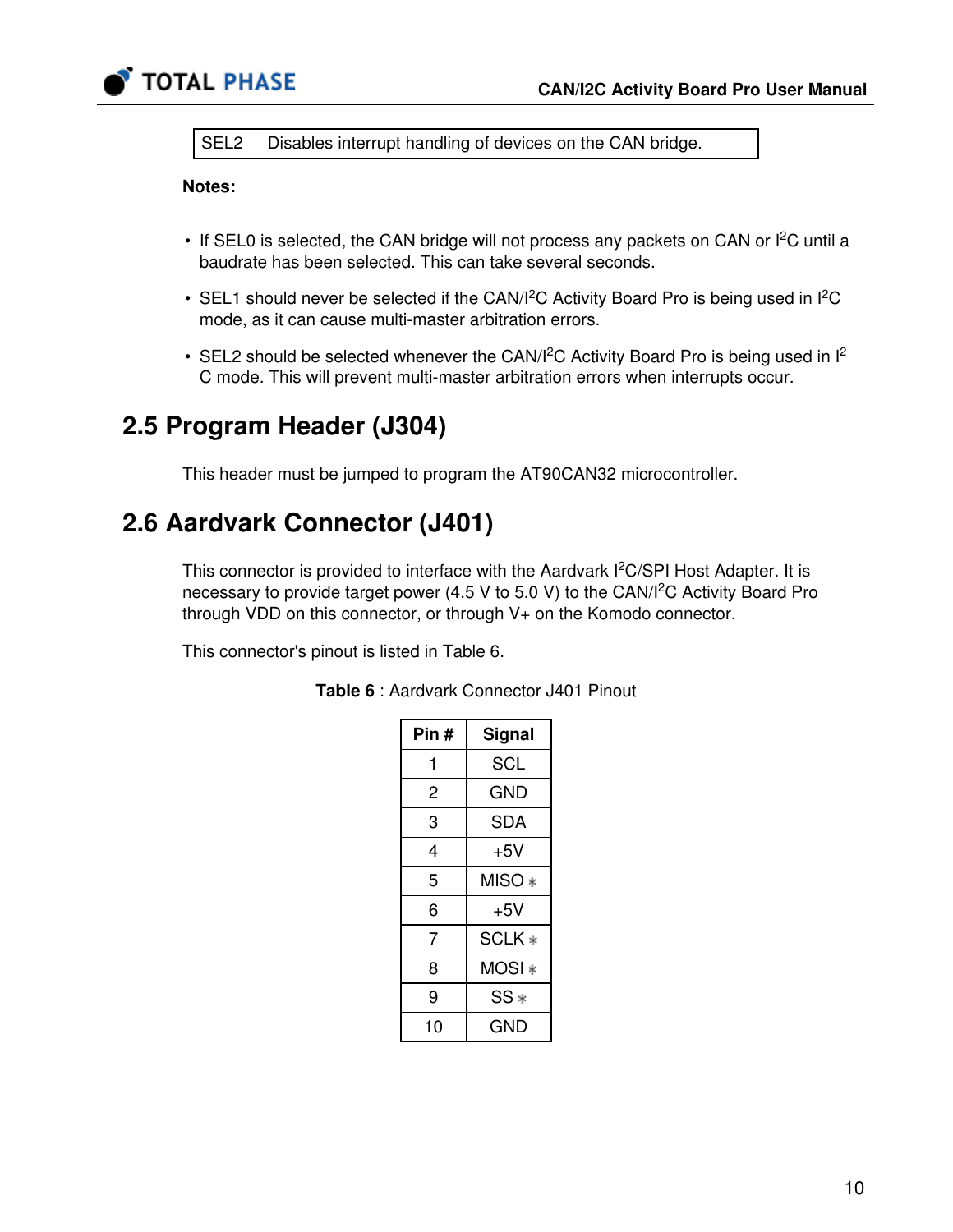

- SPI signals are for internal use only.

### 2.7 ADC Header (J402)

This header includes power, ground, and three analog input pins to the ADC. This connector's pinout is listed in Table [7](#page-10-0).

<span id="page-10-0"></span>See Section [3.6](#page-22-0) for more details about the ADC.

| Pin $#$         | <b>Signal</b>    | <b>Function</b> |  |
|-----------------|------------------|-----------------|--|
|                 | <b>VDD</b>       | 3.3V            |  |
| 2               | ADC0             | Input to ADC    |  |
| 3               | ADC1             | Input to ADC    |  |
| 4               | ADC <sub>2</sub> | Input to ADC    |  |
| 5<br><b>GND</b> |                  | Ground          |  |
| F               | <b>GND</b>       | Ground          |  |

Table 7 : ADC Header J402 Pinout

### 2.8 DAC Header (J403)

This header includes power, ground, and the DAC's analog output. This connector's pinout is listed in Table [8](#page-10-1).

<span id="page-10-1"></span>See Section [3.1](#page-12-2) for more details about the DAC.

| Pin# | <b>Signal</b>    | <b>Function</b>        |  |
|------|------------------|------------------------|--|
|      | VDD              | 3.3V                   |  |
| 2    | DAC <sub>0</sub> | Analog Output from DAC |  |
| 3    | <b>GND</b>       | Ground                 |  |
|      | <b>GND</b>       | Ground                 |  |

Table 8 : DAC Header J403 Pinout

# 2.9 Reset Button (SW301)

This button resets the CAN/I<sup>2</sup>C Activity Board Pro microcontroller and restores the default configuration of all the peripherals.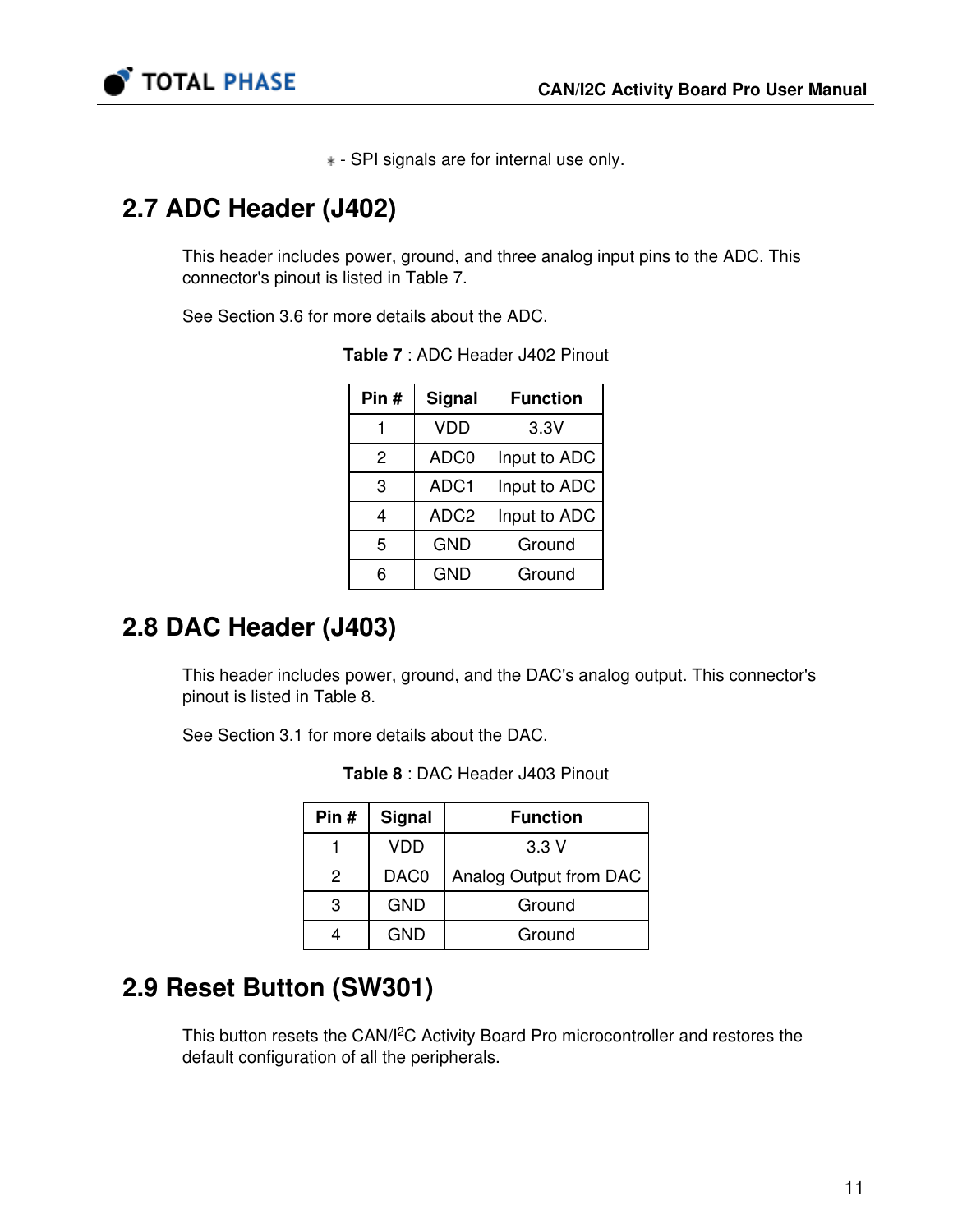

# 2.10 Power LED (D304)

This green LED illuminates when the CAN/I<sup>2</sup>C Activity Board Pro is powered.

# 2.11 Activity LED (D305)

This amber LED blinks whenever the CAN/<sup>2</sup>C Activity Board Pro is processing a CAN or  $l^2C$  packet.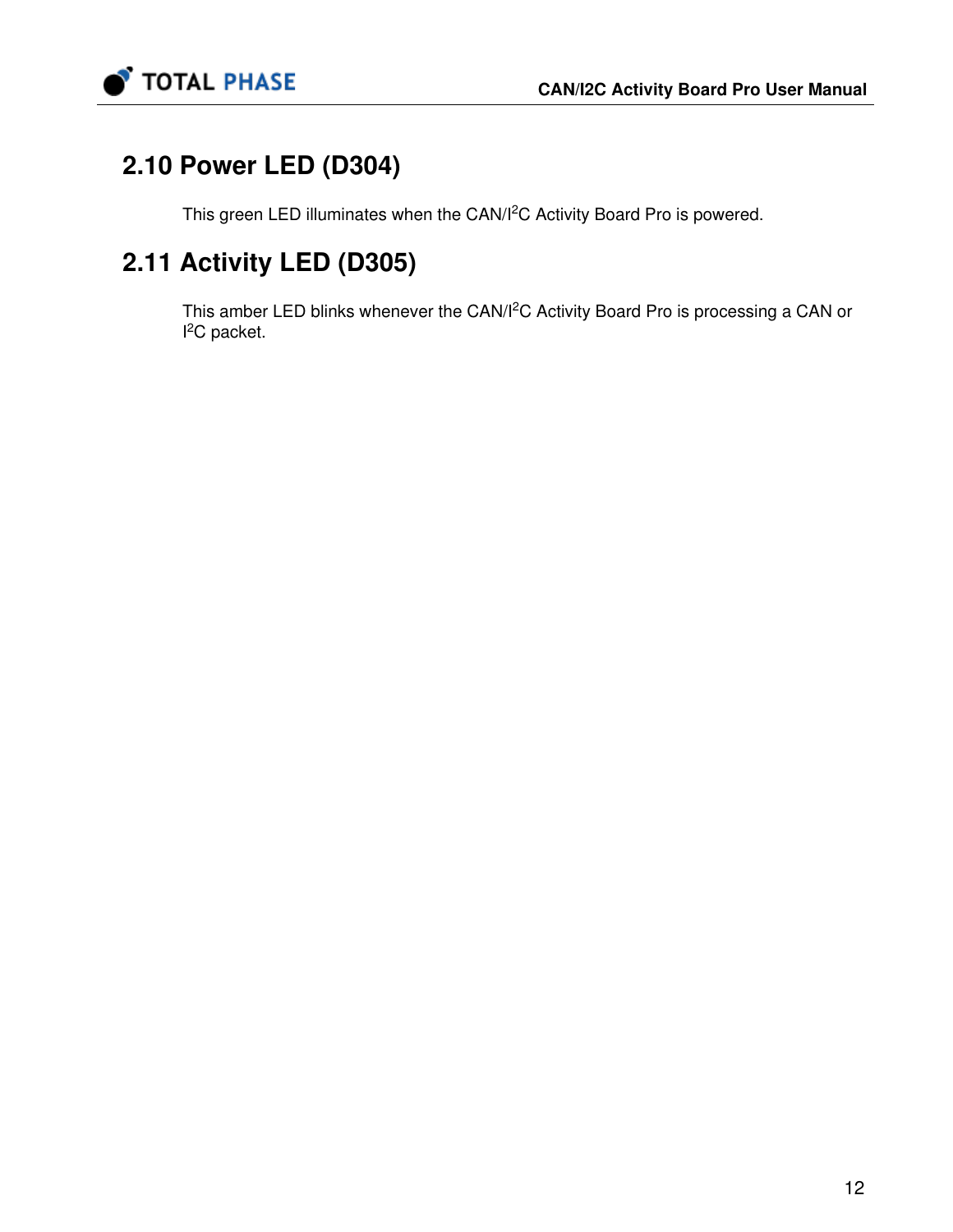

# <span id="page-12-0"></span>3 Targets

Table [9](#page-12-1) summarizes all the target devices and their CAN IDs/I<sup>2</sup>C addresses. Each node can be accessed by I<sup>2</sup>C or CAN. In situations where the Extended CAN Opcodes are used (see Table [3](#page-4-0)), follow the notes on  $l^2C$  operation for that device.

<span id="page-12-1"></span>

| <b>Target</b>                     | CAN Node $ID = I2C$ Slave Address |
|-----------------------------------|-----------------------------------|
| Digital-to-Analog Converter (DAC) | 0x09                              |
| <b>Motion Sensor</b>              | 0x1D                              |
| <b>Light Sensor</b>               | 0x29                              |
| <b>GPIO Port Expander</b>         | 0x39                              |
| Joystick / LEDs                   | 0x3A                              |
| ADC / LCD                         | 0x42                              |
| <b>Temperature Sensor</b>         | 0x4E                              |

Table 9: Summary of CAN/I<sup>2</sup>C Activity Board Pro Target Devices

# <span id="page-12-2"></span>3.1 DAC (0x09)

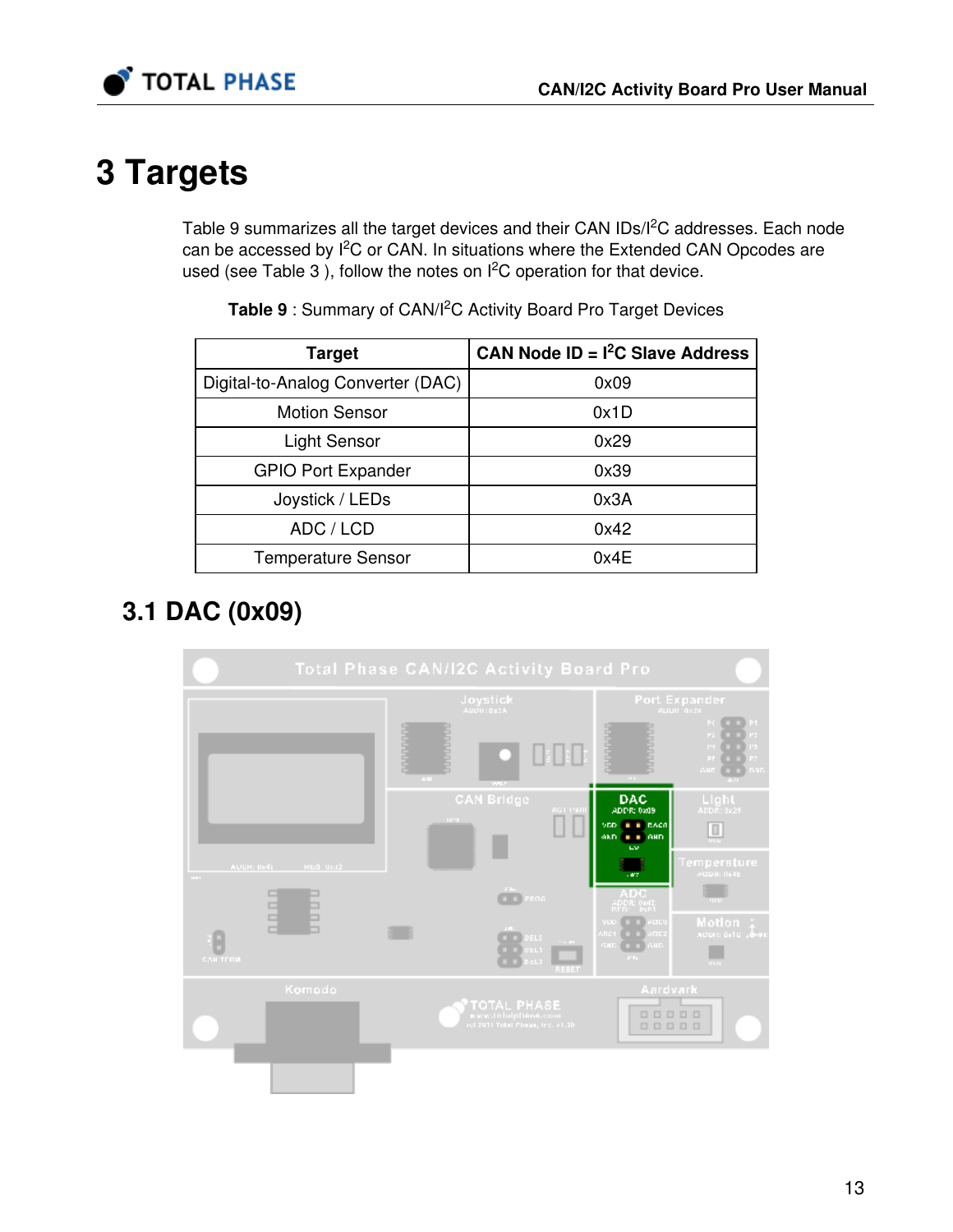

#### Figure 3 : DAC

Part:

#### National Semiconductor DAC081C085

Datasheet:

<http://www.national.com/profile/snip.cgi/openDS=DAC081C085>

This component is a single-channel 8-bit digital-to-analog converter. It can drive its output between 0V and VDD, with a precision of approximately 12.9 mV. It can communicate directly over  $l^2C$ , or over CAN through the bridge. Please see the DAC081C085 datasheet for more information.

On startup, the DAC's output is set to high-impedance. Once a value is set it will be configured to normal operation, and output the desired voltage.

### 3.1.1 CAN Operation

#### Get Sensor Data

Not applicable. This device will not respond to Get Sensor Data requests.

#### Set Sensor Data

<span id="page-13-0"></span>To set the DAC value, a single byte needs to be transmitted with the requested DAC setting. See Table [10](#page-13-0).

#### Table 10 : CAN Set DAC Data Payload

| $ $ Byte | Data | <b>Notes</b>                                      |
|----------|------|---------------------------------------------------|
|          |      | DAC Setting   0x00 - 0xFF representing 0 to 3.3 V |

<span id="page-13-1"></span>Example: Setting the DAC to approximately 1.65 V. See Table [11](#page-13-1).

| Transmitter   CAN ID   RTR   DLC   Data |                 |  |              |
|-----------------------------------------|-----------------|--|--------------|
| Komodo                                  | $0x109$   False |  | $\vert$ 0x80 |

### 3.1.2 I<sup>2</sup>C Operation

Please consult the DAC081C085 datasheet for details on  $I^2C$  operation.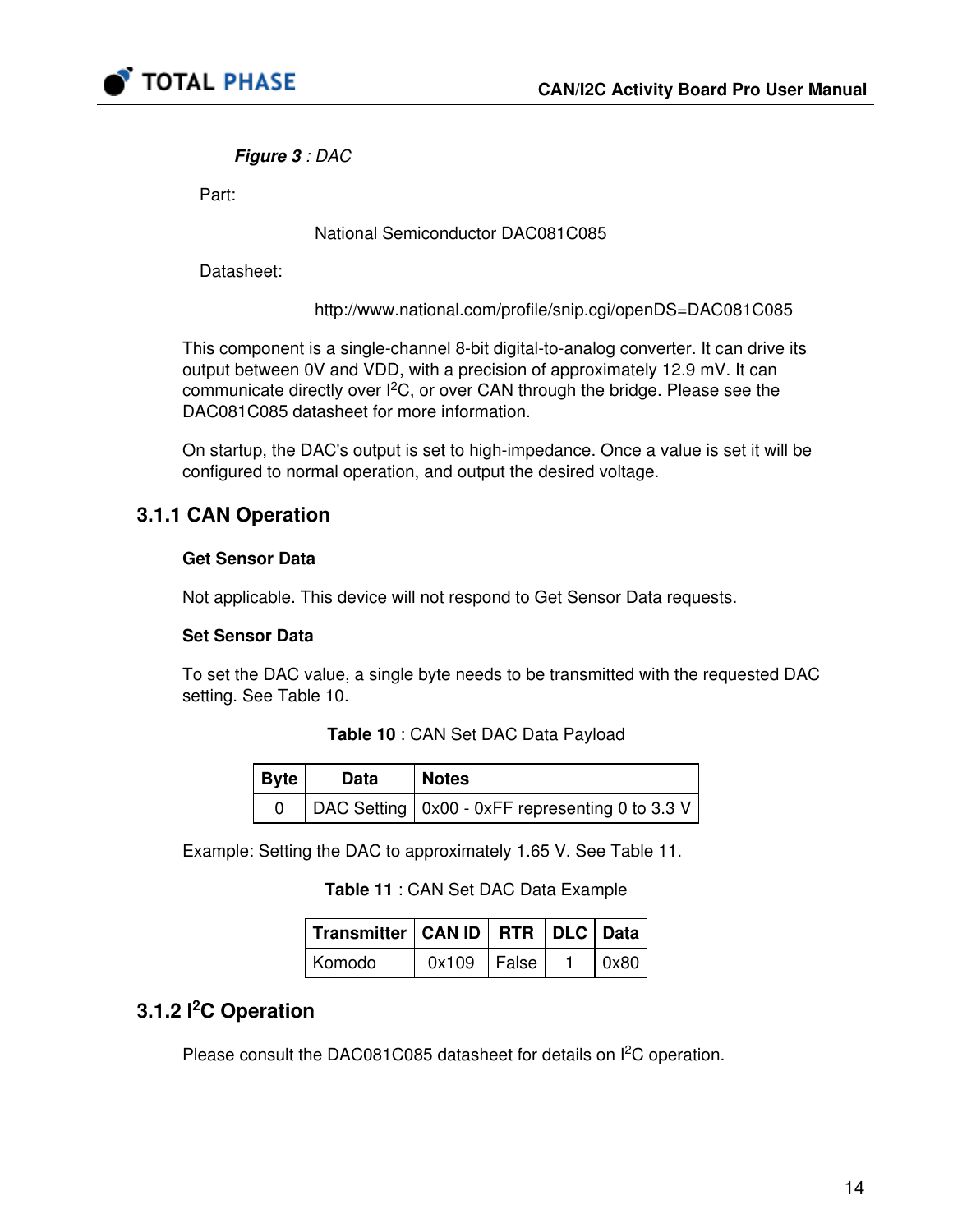

# 3.2 Motion Sensor (0x1D)



**Figure 4** : Motion Sensor

Part:

STMicroelectronics LIS33DE

Datasheet:

[www.st.com/stonline/products/literature/ds/15596/lis33de.pdf](http://www.st.com/stonline/products/literature/ds/15596/lis33de.pdf)

This component is a 3-axis linear accelerometer. It can communicate directly over l<sup>2</sup>C or over CAN through the bridge. See the PCB silkscreen for the orientation of X, Y, and Z. Please see the devices datasheet to correlate the digital reading with the physical value.

### 3.2.1 CAN Operation

#### Get Sensor Data

The motion sensor will respond with 3 bytes of accelerometer data when a Get Sensor Data request is made. See Table [12](#page-15-0).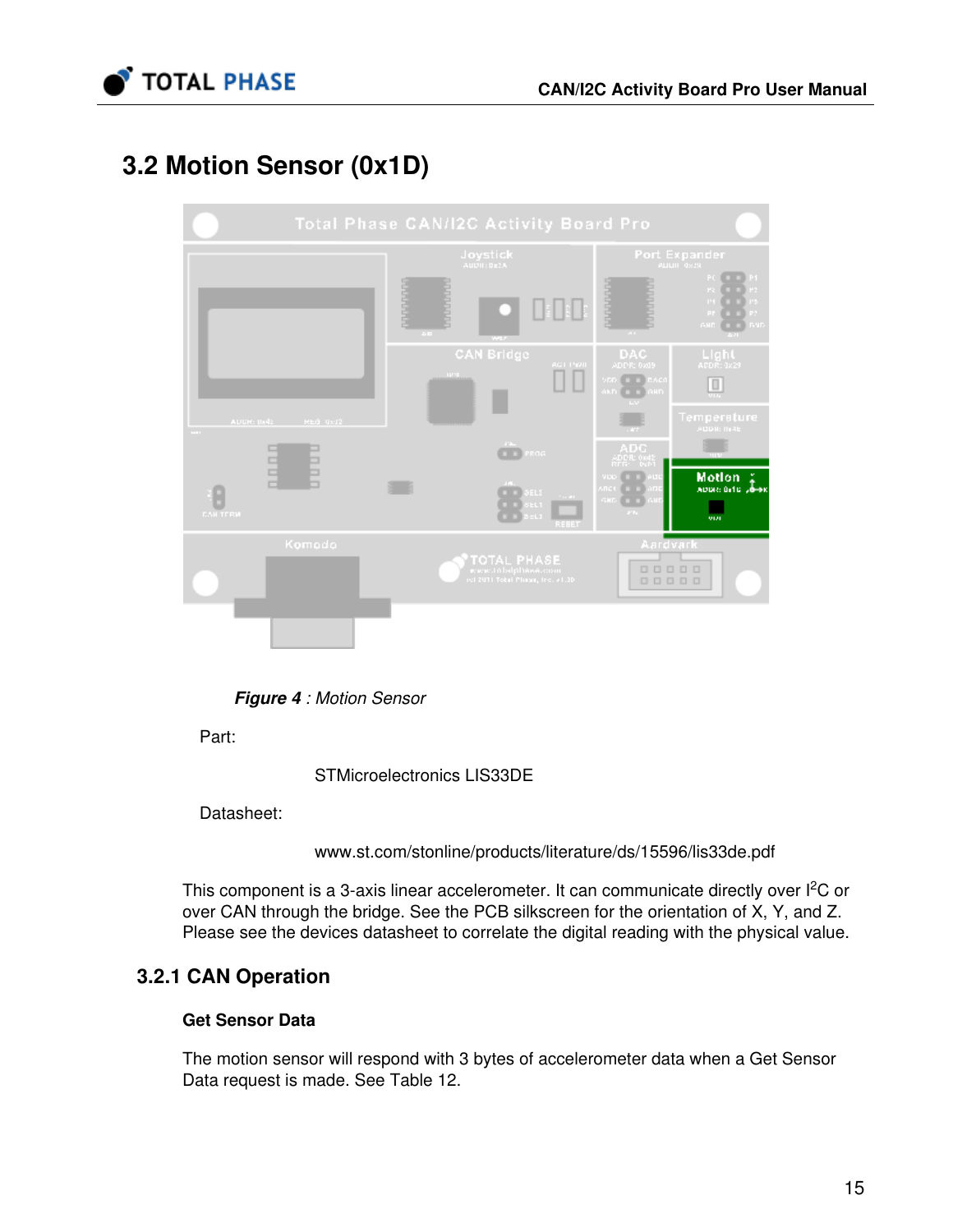

<span id="page-15-0"></span>Getting Sensor Data is equivalent to doing a multi-byte read from the OUT\_X register, as described in the device datasheet.

| <b>Byte</b>   | <b>Data</b> | <b>Notes</b>                          |  |
|---------------|-------------|---------------------------------------|--|
| 0             |             | X acceleration   2's complement value |  |
|               |             | Y acceleration   2's complement value |  |
| $\mathcal{P}$ |             | Z acceleration   2's complement value |  |

|  | Table 12 : CAN Get Motion Data Payload |  |  |  |
|--|----------------------------------------|--|--|--|
|--|----------------------------------------|--|--|--|

<span id="page-15-1"></span>Example: Polling the Motion sensor. See Table [13](#page-15-1).

|  |  |  | Table 13 : CAN Get Motion Data Example |
|--|--|--|----------------------------------------|
|--|--|--|----------------------------------------|

| Transmitter   CAN ID   RTR   DLC   Data |                |     |                          |
|-----------------------------------------|----------------|-----|--------------------------|
| Komodo                                  | $0x01D$   True | -3  | I N/A                    |
| Activity Board   0x01D   False          |                | - 3 | $\vert$ 0xAA, 0xBB, 0xCC |

#### Set Sensor Data

Not applicable. This device will not respond to Set Sensor Data requests.

### 3.2.2 I<sup>2</sup>C Operation

Please consult the LIS33DE datasheet for details on  $I^2C$  operation.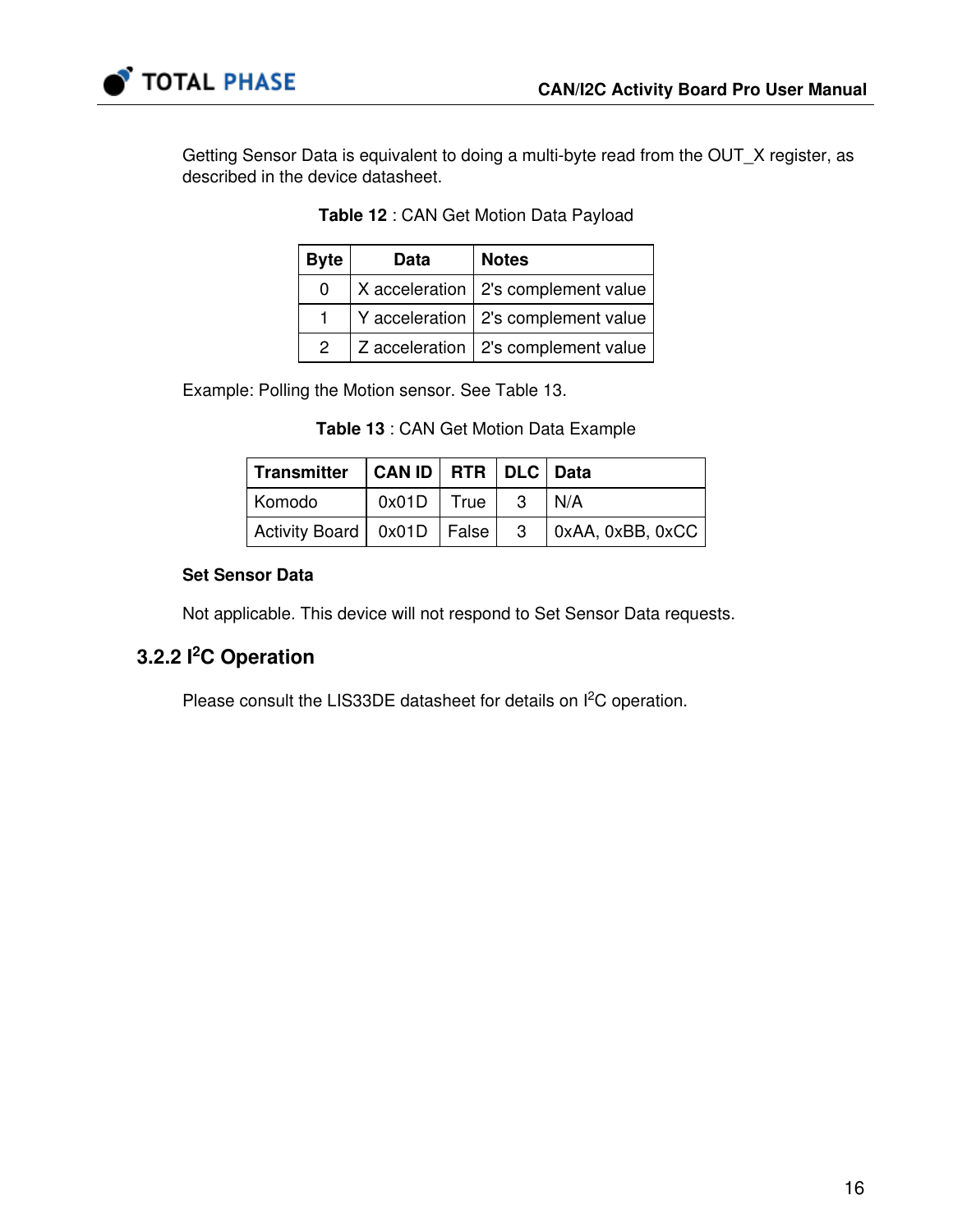

# 3.3 Light Sensor (0x29)



**Figure 5** : Light Sensor

Part:

Avago Technologies ADPS-9300

Datasheet:

<http://www.avagotech.com/docs/AV02-1077EN>

This light sensor converts light intensity (irradiance) into a 16-bit digital signal. It can communicate directly over  $l^2C$ , or over CAN through the bridge. Please see the devices datasheet to correlate the digital reading with the irradiance value.

### 3.3.1 CAN Operation

#### Get Sensor Data

The light sensor will respond with 2 bytes of irradiance value within the visible spectrum when the Get Sensor Data request is made. See Table [14.](#page-17-0)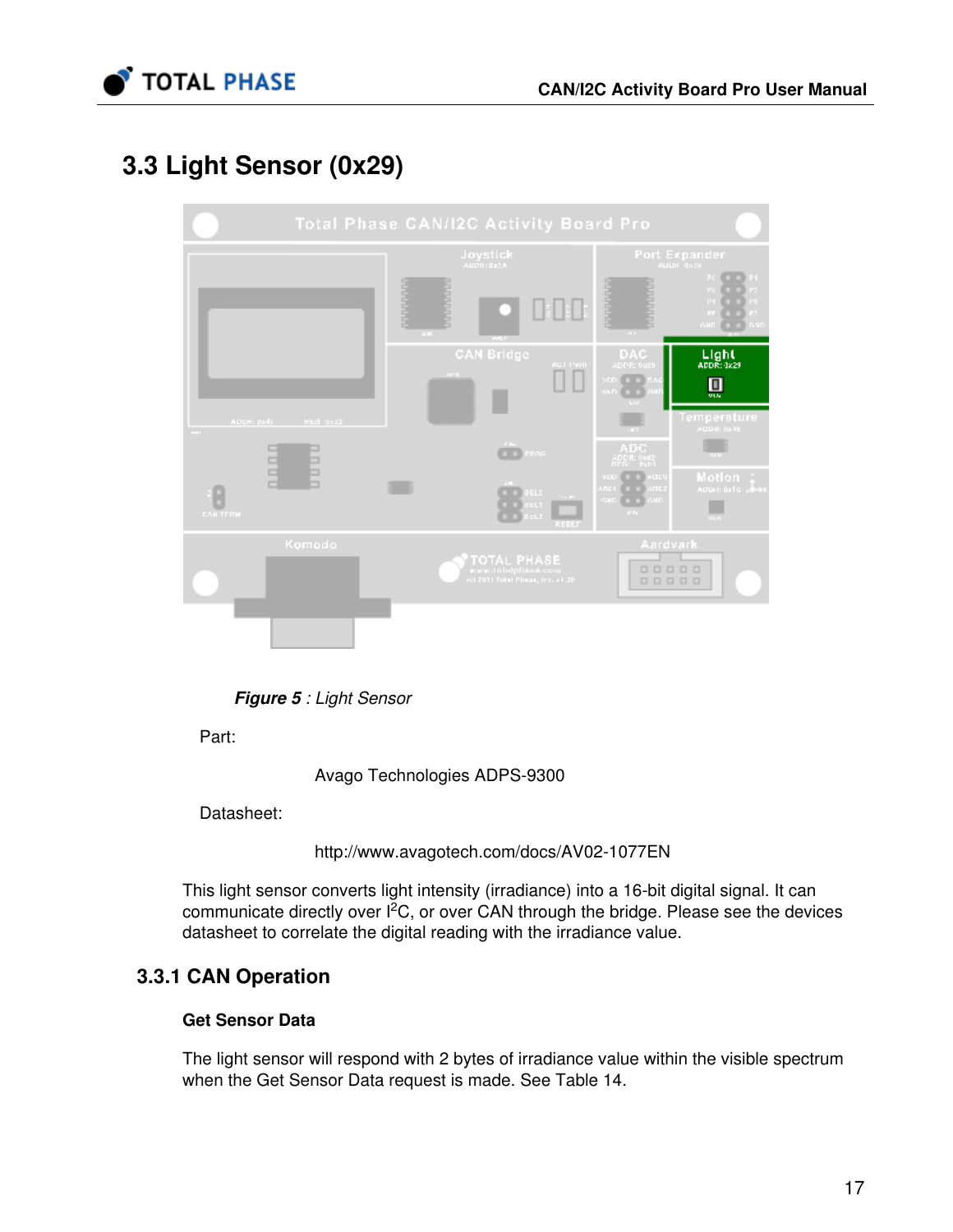

<span id="page-17-0"></span>Getting Sensor Data is equivalent to reading from the Ch0 light sensor, as described in the device datasheet.

| Table 14 : CAN Get Light Data Payload |  |  |  |  |  |  |  |
|---------------------------------------|--|--|--|--|--|--|--|
|---------------------------------------|--|--|--|--|--|--|--|

|   | Byte   Data   Notes |                                      |  |
|---|---------------------|--------------------------------------|--|
| ŋ |                     | Data0   low byte of irradiance value |  |
|   |                     | Data1 high byte of irradiance value  |  |

<span id="page-17-1"></span>Example: Polling the light sensor. See Table [15](#page-17-1).

| Table 15 : CAN Get Light Data Example |  |
|---------------------------------------|--|
|---------------------------------------|--|

| Transmitter   CAN ID   RTR   DLC   Data |                |                |                     |
|-----------------------------------------|----------------|----------------|---------------------|
| Komodo                                  | $0x029$   True | $\overline{2}$ | l N/A               |
| Activity Board   0x029   False          |                |                | $2 \mid 0xAA, 0xBB$ |

#### Set Sensor Data

Not applicable. This device will not respond to Set Sensor Data requests.

### 3.3.2 I<sup>2</sup>C Operation

Please consult the ADPS-9300 datasheet for details on  $I<sup>2</sup>C$  operation.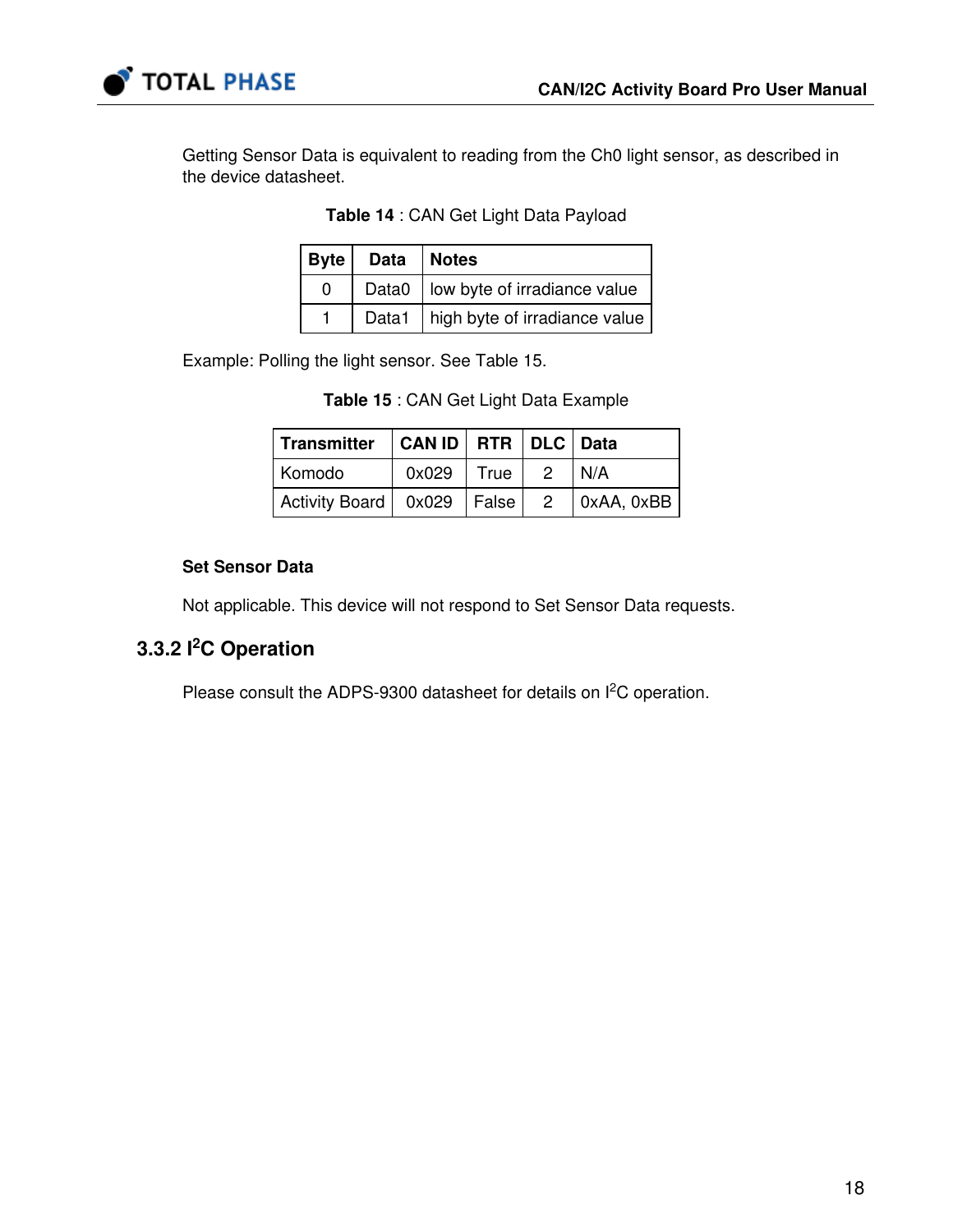

# <span id="page-18-0"></span>3.4 GPIO Port Expander (0x39)



**Figure 6** : GPIO Port Expander

Part:

NXP Semiconductors PCA9554AD

Datasheet:

<http://ics.nxp.com/products/pca/datasheet/pca9554.pca9554a.pdf>

This is an 8-pin port expander which can be accessed through CAN or I<sup>2</sup>C. On start-up, all pins are configured as inputs, and can be read over CAN. By communicating directly with the device over  $I^2C$ , it is possible to configure the pins as outputs. The port expanders pins are connected to a header for easy access, as described in Section [2.1](#page-7-0). If interrupts are not disabled, changes to the inputs will cause the bridge to broadcast the data on the CAN bus.

### 3.4.1 CAN Operation

Get Sensor Data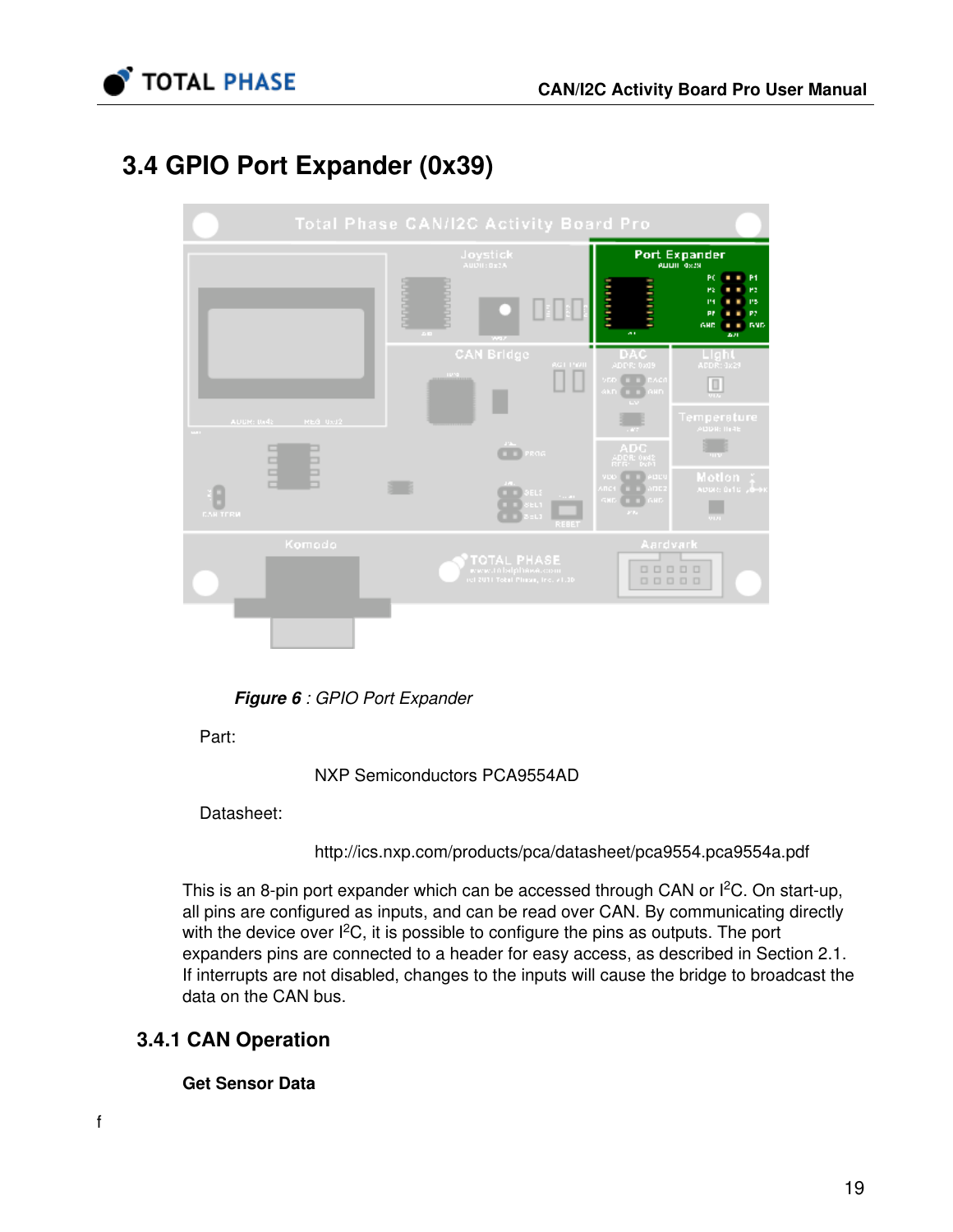



The port expander will respond with 1 byte of data describing the current value of each input pin. See Table [16](#page-19-0).

<span id="page-19-0"></span>Getting the Sensor data is equivalent to reading from the Input Register, as described in the device datasheet.

|  |  | Table 16 : CAN Get GPIO Data Payload |  |  |
|--|--|--------------------------------------|--|--|
|--|--|--------------------------------------|--|--|

| $ $ Byte $ $ | <b>Data</b> | Notes                                    |
|--------------|-------------|------------------------------------------|
|              |             | Input Value   Bit mask of each input pin |

<span id="page-19-1"></span>Example: Polling the GPIO port expander. See Table [17.](#page-19-1)

| <b>Transmitter</b>             | CAN ID   RTR   DLC   Data |      |      |
|--------------------------------|---------------------------|------|------|
| Komodo                         | 0x039                     | True | N/A  |
| Activity Board   0x039   False |                           |      | 0xAA |

Table 17 : CAN Get GPIO Data Example

#### Set Sensor Data

The outputs of the port expander can be set by sending 1 byte of data describing the desired value of each output. See Table [18](#page-19-2).

Setting the Sensor Data is equivalent to writing to the Output Register, as described in the device datasheet.

<span id="page-19-2"></span>Note that the port expander powers up as all inputs. In order to have outputs configured the Extended Opcodes will have to be used.

|  |  | Table 18 : CAN Set GPIO Data Payload |  |
|--|--|--------------------------------------|--|
|--|--|--------------------------------------|--|

| $ $ Byte | Data | <b>Notes</b>                                          |
|----------|------|-------------------------------------------------------|
|          |      | Output Value   Bit mask of desired output on each pin |

<span id="page-19-3"></span>Example: Setting every other output high on the GPIO port expander. See Table [19.](#page-19-3)

Table 19 : CAN Set GPIO Data Example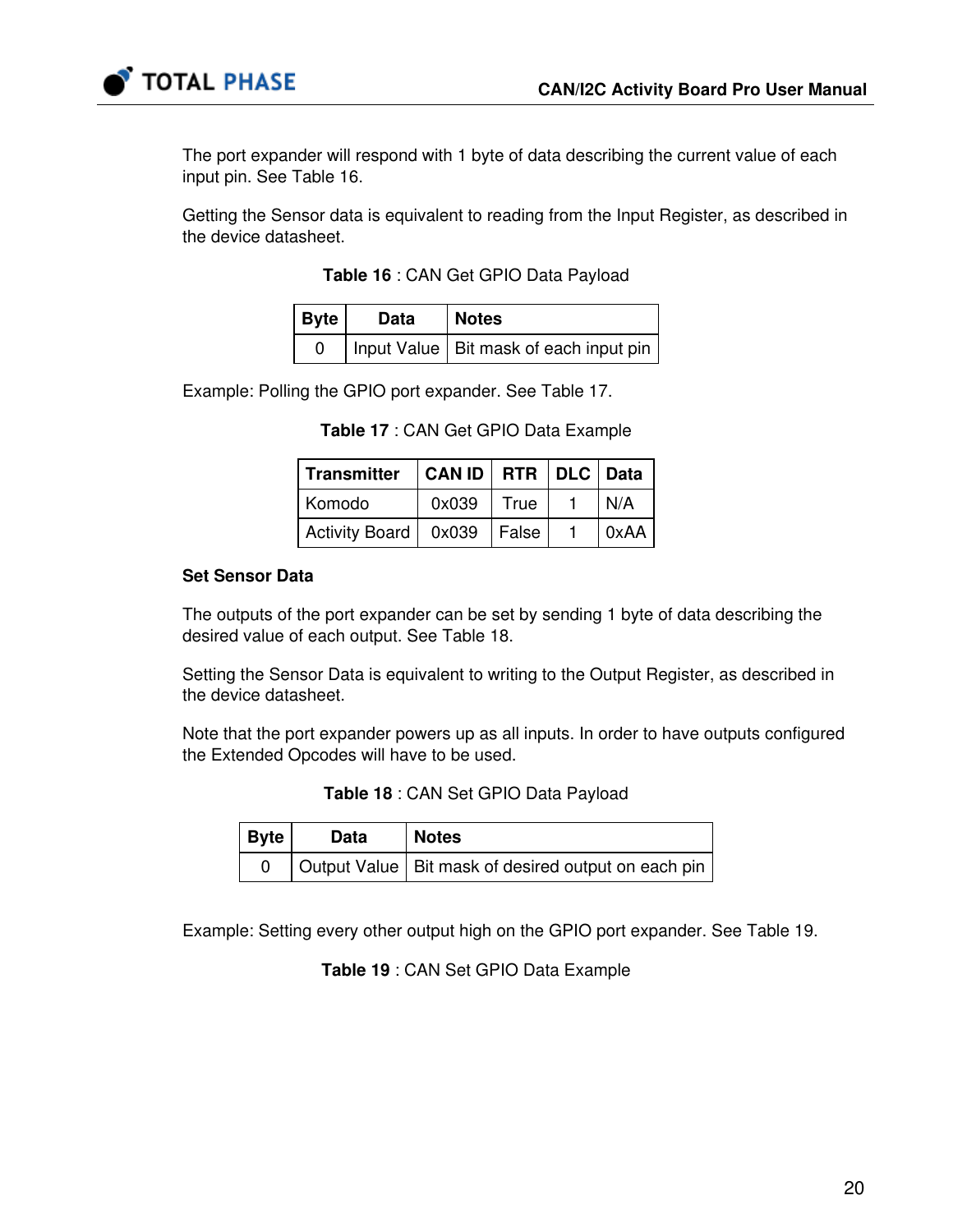

| Transmitter   CAN ID   RTR   DLC   Data |                 |  |              |
|-----------------------------------------|-----------------|--|--------------|
| Komodo                                  | $0x139$   False |  | $\vert$ 0xAA |

### 3.4.2 I<sup>2</sup>C Operation

Please consult the PCA9554AD datasheet for details on  $l^2C$  operation.

# 3.5 Joystick/LEDs (0x3A)



Figure 7 : Joystick, LEDs, and Port Expander #2

Parts:

NXP Semiconductors PCA9554AD

Datasheet:

<http://ics.nxp.com/products/pca/datasheet/pca9554.pca9554a.pdf>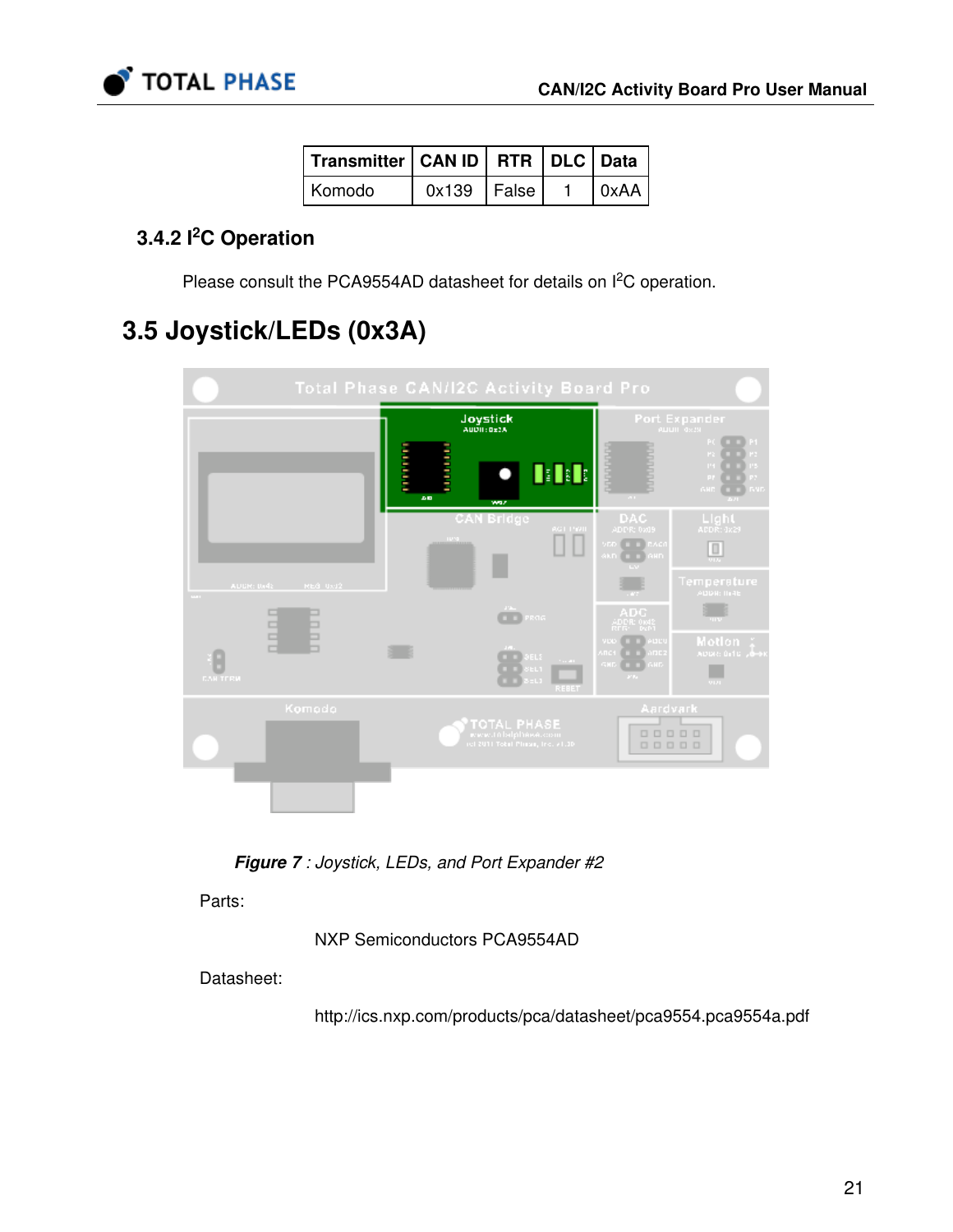

The joystick and LEDs are connected to an NXP PCA9554AD port expander. The microcontroller communicates with the joystick and LEDs through this port expander. The joystick and LED connections to the port expander pinout are listed in Table [20.](#page-21-0)

This two-axis joystick is a very simple device. It has five output pins (up, down, left, right, and select) which are asserted high when the joystick is moved to that position. These outputs are then connected to an NXP I/O port expander which can communicate the status over CAN and I<sup>2</sup>C.

There are three active high LEDs controlled by the port expander: D201, D202, and D303. The color of these LEDs are specified in Table [20.](#page-21-0)

<span id="page-21-0"></span>On startup the port expander is configured to have all joystick connections as inputs, and all LED connections as outputs.

| <b>Port Expander Pin</b> | <b>Direction</b> | <b>Connection</b>      |
|--------------------------|------------------|------------------------|
| IO <sub>0</sub>          | Input            | Joystick UP            |
| IO <sub>1</sub>          | Input            | <b>Joystick RIGHT</b>  |
| IO <sub>2</sub>          | Input            | <b>Joystick SELECT</b> |
| IO <sub>3</sub>          | Input            | Joystick DOWN          |
| IO <sub>4</sub>          | Input            | <b>Joystick LEFT</b>   |
| IO <sub>5</sub>          | Output           | Amber LED D201         |
| IO <sub>6</sub>          | Output           | Green LED D202         |
| IO7                      | Output           | Green LED D203         |

Table 20 : Connections to Joystick, LED, and Port Expander #2 Pinout

### 3.5.1 CAN Operation

The operation of the Joystick and LEDs is equivalent to that of the GPIO Port Expander (Section [3.4\)](#page-18-0), except that the node ID is 0x3A instead of 0x39.

### 3.5.2 I<sup>2</sup>C Operation

Please consult the PCA9554AD datasheet for details on  $I<sup>2</sup>C$  operation. Do not attempt to configure pins IO0-IO4 as outputs, this can damage the CAN/I<sup>2</sup>C Activity Board Pro.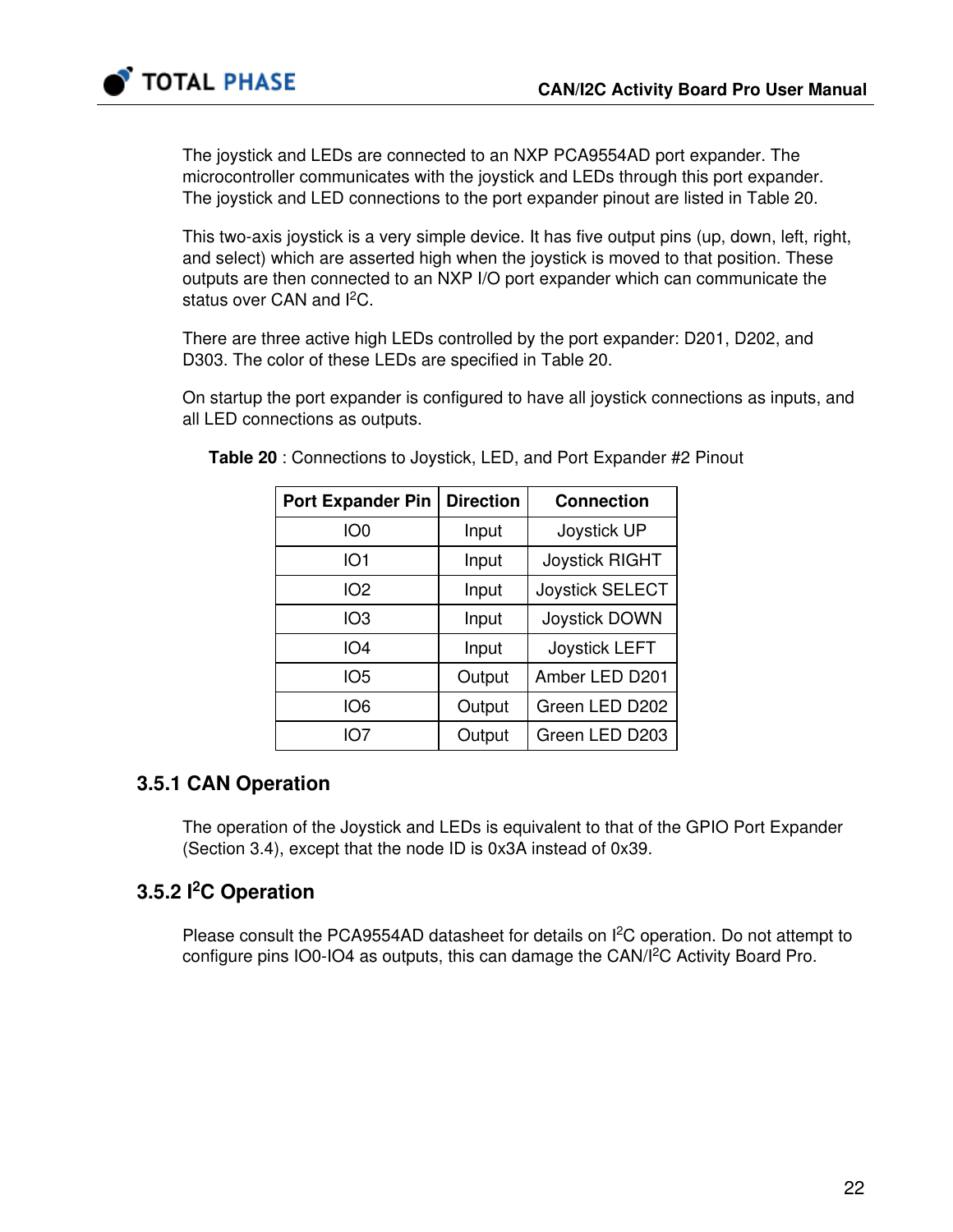

# <span id="page-22-0"></span>3.6 ADC/LCD (0x42)



Figure 8 : ADC and LCD

Part:

Internal to CAN Bridge

Datasheet:

N/A

Unlike all the other devices on the board, the ADC and LCD are not external I<sup>2</sup>C devices. Instead, they are implemented on the MCU, and can be accessed over  $I<sup>2</sup>C$  or CAN at the node address of 0x42.

The CAN Bridge MCU has a built-in ADC which is exposed on the PCB. The CAN/I<sup>2</sup>C Activity Board Pro allows the user to read 3 of these analog inputs with an 8-bit resolution. Inputs may range from 0 V to a maximum of 3.3 V.

To determine the analog input value from the received ADC data, use the following equation: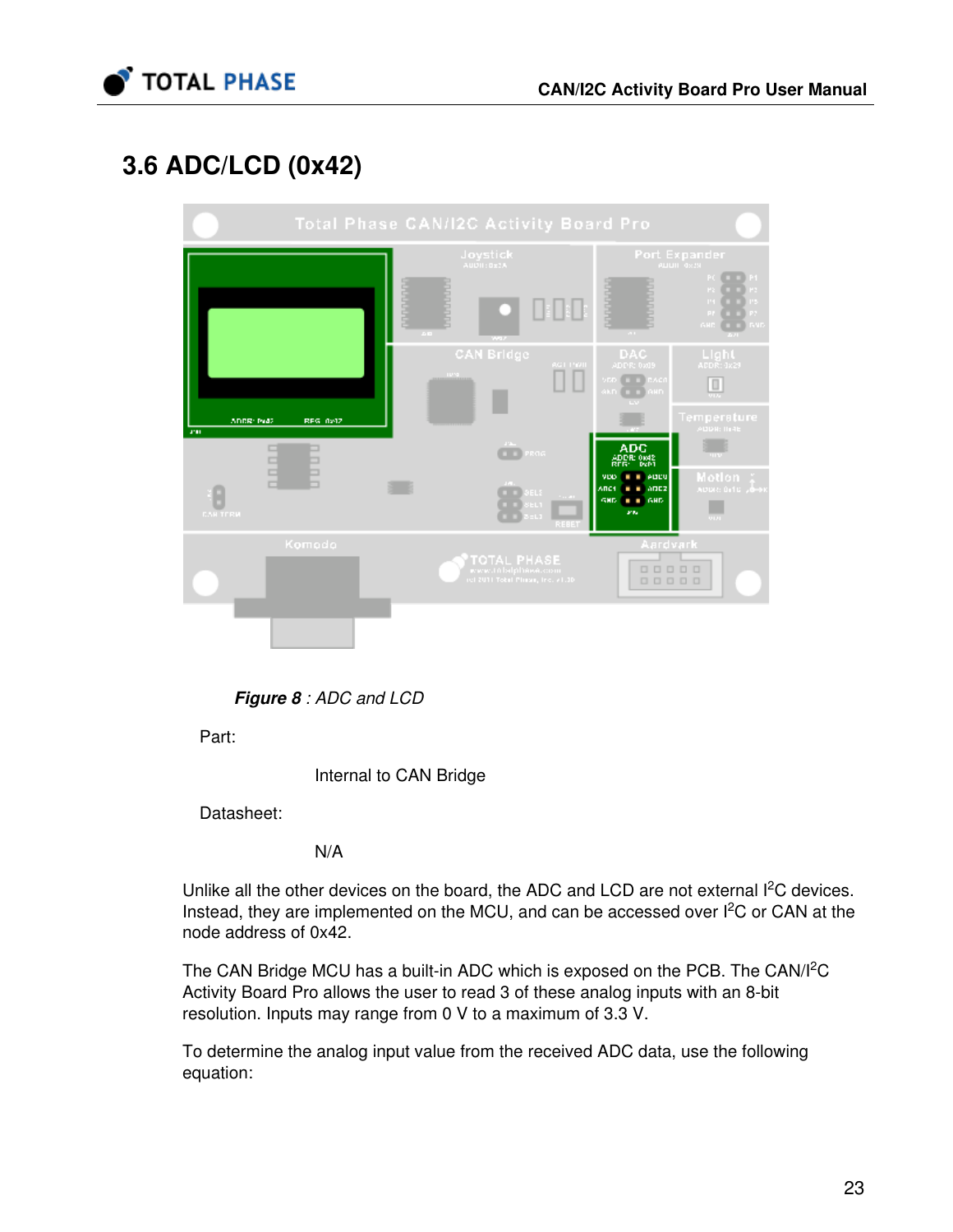

$$
V_{in}=\frac{ADC*3.3V}{255}
$$

The LCD is a 2x8 character display that is connected to the CAN bridge over a parallel bus. The characters on the display are ASCII-encoded.

### 3.6.1 CAN Operation

Because the ADC and LCD slaves are internal to the CAN bridge, CAN communication will not actually cause any  $I<sup>2</sup>C$  traffic to be transmitted on the bus. Whereas requests to other nodes would cause an appropriate  $I^2C$  write/read, these nodes are simply handled internally. This is true even when using an Extended Opcode.

#### Get Sensor Data

The CAN Bridge will respond with 3 bytes of ADC information when the Get Sensor Data request is made. See Table [22](#page-23-0).

<span id="page-23-0"></span>The Get Sensor Data will only get data from the ADC. It will not return any LCD information.

| <b>Byte</b> | <b>Data</b> | <b>Notes</b>                         |
|-------------|-------------|--------------------------------------|
| 0           |             | ADC Ch0   8-bit unsigned             |
|             |             | ADC Ch1 $ 8$ -bit unsigned           |
| 2           |             | ADC Ch <sub>2</sub>   8-bit unsigned |

Table 22 : CAN Get ADC Data Payload

<span id="page-23-1"></span>Example: Polling the ADC. See Table [23](#page-23-1).

Table 23 : CAN Get ADC Data Example

| Transmitter   CAN ID   RTR   DLC   Data |                                |  |                                                       |
|-----------------------------------------|--------------------------------|--|-------------------------------------------------------|
| Komodo                                  | $\vert$ 0x042   True   3   N/A |  |                                                       |
|                                         |                                |  | Activity Board   0x042   False   3   0xAA, 0xBB, 0xCC |

#### Set Sensor Data

The Set Sensor Data is used to set the LCD text on the screen. See Table [24](#page-24-0).

The Set Sensor Data will only set data on the LCD. It will not set any ADC information.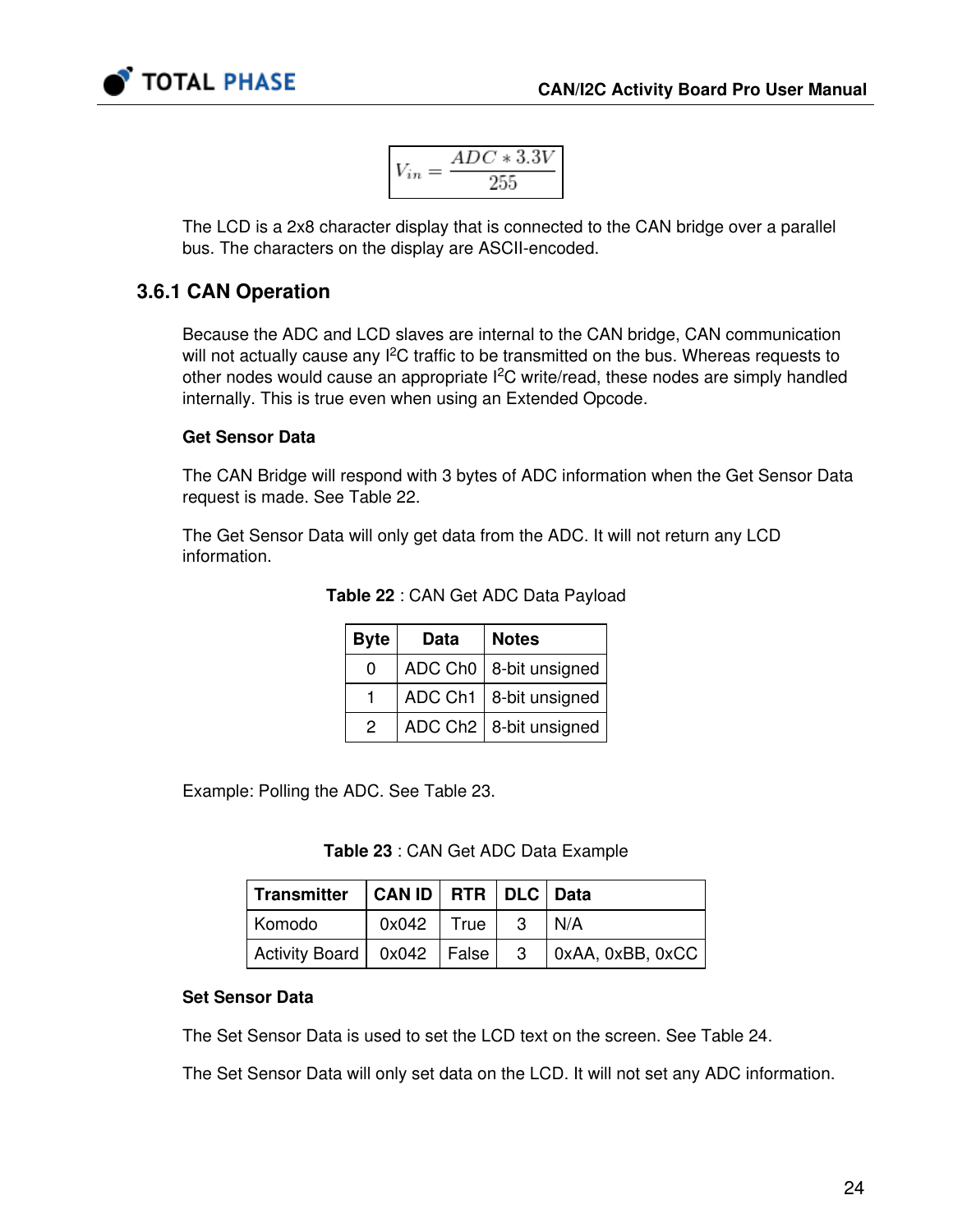

<span id="page-24-0"></span>The LCD screen is broken up into four segments of 4 characters. Each data segment is written to individually. If not all 4 characters of a segment are included in the CAN payload, then the remainder are filled with spaces.

| <b>Byte</b> | Data                  | <b>Notes</b>  |
|-------------|-----------------------|---------------|
| 0           | <b>Segment Number</b> |               |
|             | Character 0           | ASCII-encoded |
| 2           | <b>Character 1</b>    | ASCII-encoded |
| 3           | <b>Character 2</b>    | ASCII-encoded |
|             | Character 3           | ASCII-encoded |

|  |  | Table 24 : CAN Set LCD Data Payload |
|--|--|-------------------------------------|
|--|--|-------------------------------------|

<span id="page-24-1"></span>Example: Writing Hello World! to the LCD screen. See Table [25.](#page-24-1)

#### Table 25 : CAN Set LCD Data Example

| Transmitter | <b>CAN ID</b> | <b>RTR</b> | DLC           | <b>Data</b>                  |
|-------------|---------------|------------|---------------|------------------------------|
| Komodo      | 0x142         | False      | 5             | 0x00, 0x48, 0x65, 0x6c, 0x6c |
| Komodo      | 0x142         | False      | 5             | 0x01, 0x6f, 0x20, 0x57, 0x6f |
| Komodo      | 0x142         | False      | 5             | 0x02, 0x72, 0x6c, 0x64, 0x21 |
| Komodo      | 0x142         | False I    | $\mathcal{P}$ | 0x03, 0x20                   |

### 3.6.2 I<sup>2</sup>C Operation

Because both the ADC and LCD share a device address of 0x42, they are individually referenced by a register address. The ADC is at register address 0x01, and the LCD is at register address 0x02.

#### Setting the ADC Value

This is not applicable. Attempting to set the ADC value will do nothing.

#### Getting the ADC Value

Getting the ADC Value is a two step process. It requires setting up the proper register address, and then reading back the 3 ADC values. Reading more than 3 bytes will return 0xFF for any additional bytes.

<span id="page-24-2"></span>The ADC will respond with 3 bytes of data. See Table [26](#page-24-2).

Table 26 : I<sup>2</sup>C Get ADC Data Payload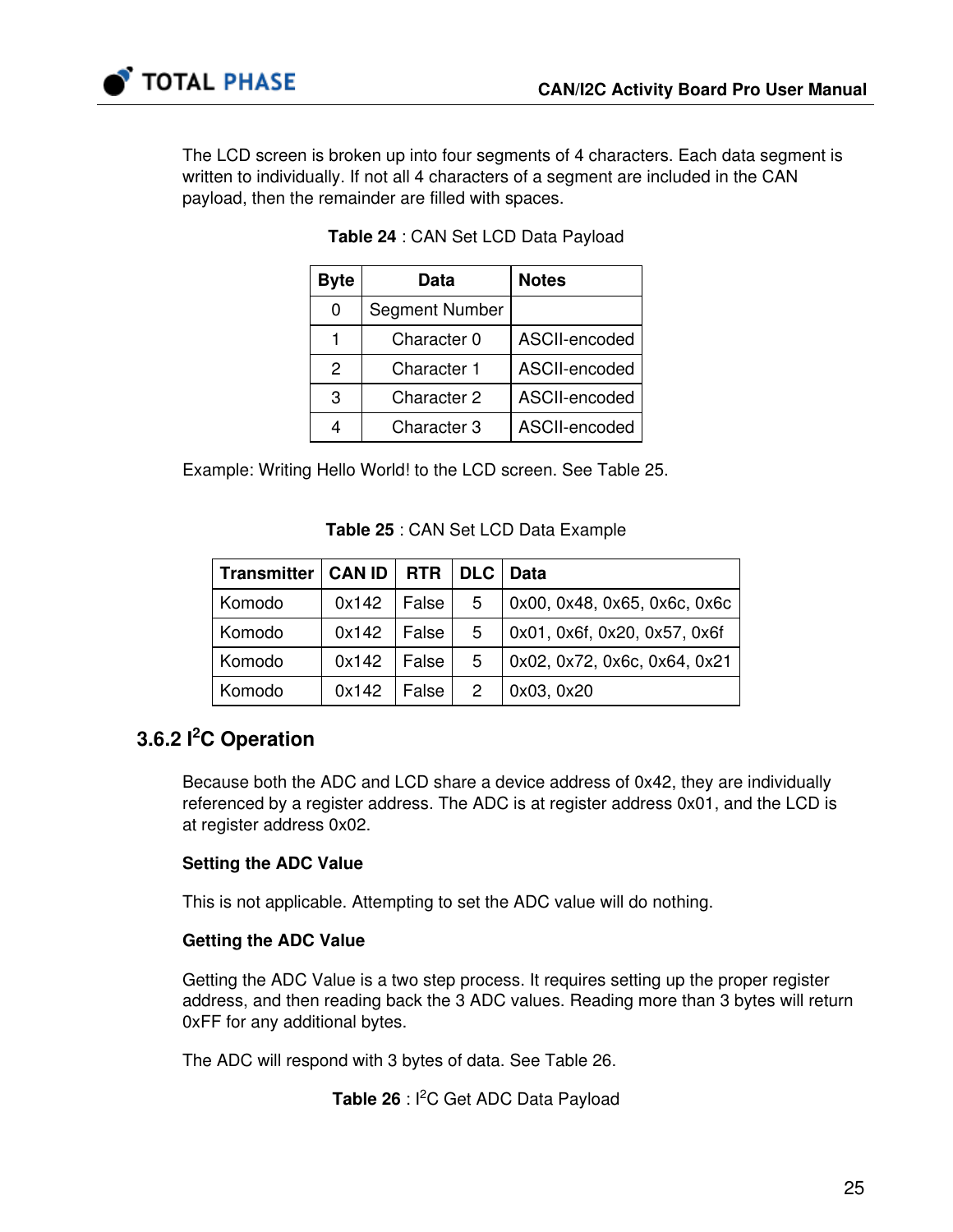

| <b>Byte</b> | Data | <b>Notes</b>             |
|-------------|------|--------------------------|
| O           |      | ADC Ch0   8-bit unsigned |
|             |      | ADC Ch1   8-bit unsigned |
| 2           |      | ADC Ch2   8-bit unsigned |

<span id="page-25-0"></span>Example: Polling ADC sensor. See Table [27](#page-25-0).

| <b>Table 27</b> : I <sup>2</sup> C Get ADC Data Example |  |
|---------------------------------------------------------|--|
|                                                         |  |

| <b>Direction</b> | <b>Stop</b> | Device ID   Data |                  |
|------------------|-------------|------------------|------------------|
| Write            | No Stop     | 0x42             | 0x01             |
| Read             | Stop        | 0x42             | 0xAA, 0xBB, 0xCC |

#### Setting the LCD Display

The LCD screen is broken up into four segments of 4 characters. Each data segment can be written to individually.

The LCD segment will also auto-increment and wrap when operated in  $I<sup>2</sup>C$  mode. Therefore if segment 0x00 is selected, and 8 bytes are written, then the entire first line will be configured. No more than 16 character bytes can be written to in a single  $l^2C$ operation.

<span id="page-25-1"></span>See Table [28](#page-25-1) for a description of the data payload.

| <b>Byte</b> | Data                    | <b>Notes</b>  |
|-------------|-------------------------|---------------|
| 0           | <b>Register Address</b> | 0x02 for LCD  |
|             | Segment Number          |               |
| 2           | Character 0             | ASCII-encoded |
|             |                         |               |
|             | Character n             | ASCII-encoded |

Table 28 : I<sup>2</sup>C Set LCD Data Payload

<span id="page-25-2"></span>Example: Writing Hello World to the LCD screen. See Table [29.](#page-25-2)

Table 29 : l<sup>2</sup>C Set LCD Data Example

| Direction   Stop   Device ID   Data |  |  |
|-------------------------------------|--|--|
|-------------------------------------|--|--|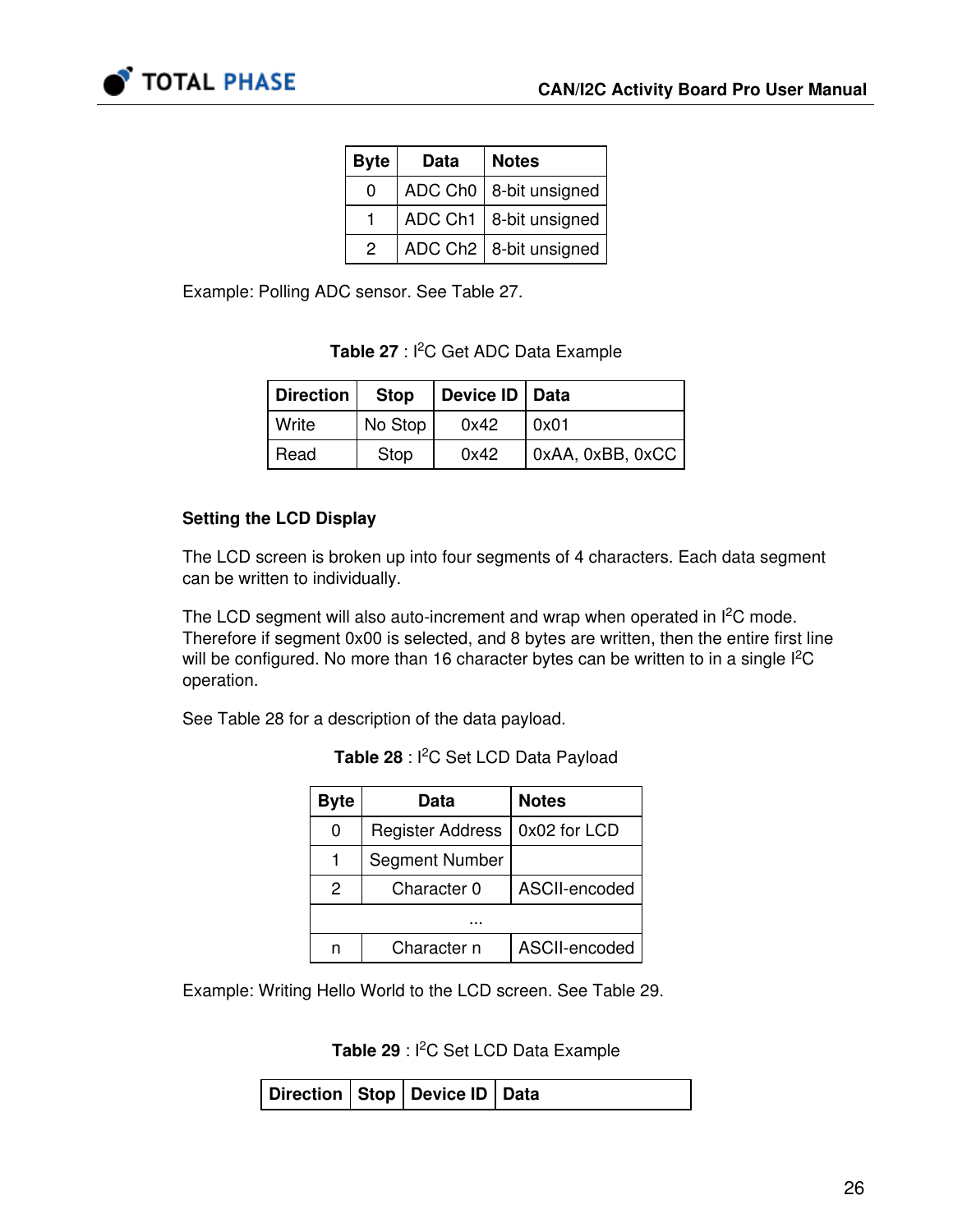

| Write | Stop | 0x42 | 0x02, 0x00,<br>$\vert$ 0x48, 0x65, 0x6c, 0x6c,<br>l 0x6f, 0x20, 0x57, 0x6f,<br>  0x72, 0x6c, 0x64, 0x21, |
|-------|------|------|----------------------------------------------------------------------------------------------------------|
|       |      |      | 0x20                                                                                                     |

#### Getting the LCD Display

Over  $I<sup>2</sup>C$  it is also possible to read out the current LCD setting. Like the ADC this requires two steps. The first step sets up the register we wish to read from as well as the segment to start reading from. Bytes are then read consecutively out.

<span id="page-26-0"></span>See Table [30](#page-26-0) for a description of the data payload.

| <b>Byte</b> | Data | <b>Notes</b>                |  |
|-------------|------|-----------------------------|--|
| 0           |      | Character 0   ASCII-encoded |  |
|             |      | Character 1   ASCII-encoded |  |
|             |      |                             |  |
|             |      | Character n   ASCII-encoded |  |

Table 30 : l<sup>2</sup>C Get LCD Data Payload

<span id="page-26-1"></span>Example: Reading data out of LCD screen. See Table [31.](#page-26-1)

Table 31 : I<sup>2</sup>C Get LCD Data Example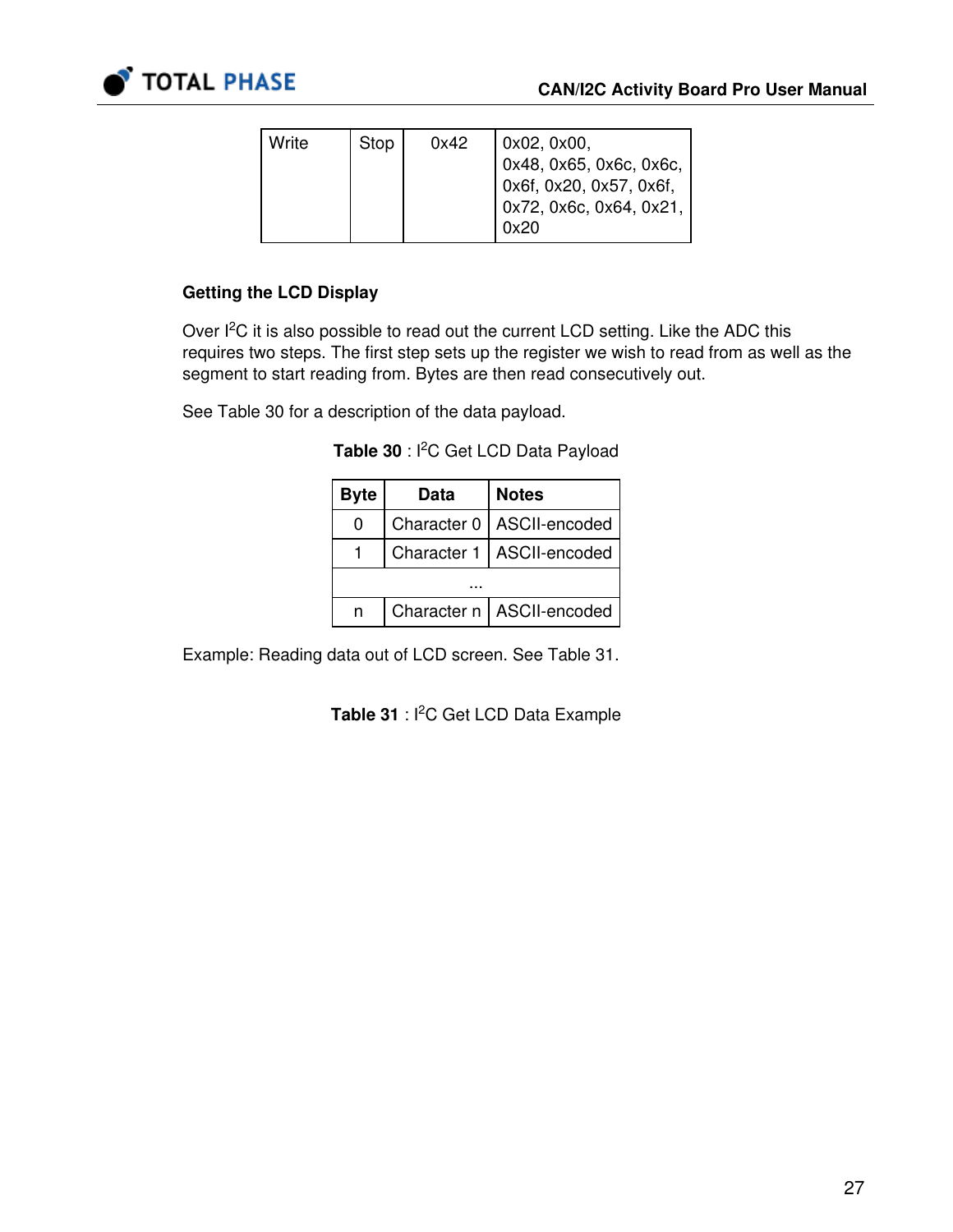

| Direction    | <b>Stop</b> | Device ID   Data |                                 |
|--------------|-------------|------------------|---------------------------------|
| <b>Write</b> | No Stop     | 0x42             | $\vert$ 0x02, 0x00              |
| Read         | Stop        | 0x42             | $\vert$ 0x48, 0x65, 0x6c, 0x6c, |

### 3.7 Temperature Sensor (0x4E)

| <b>Total Phase CAN/I2C Activity Board Pro</b> |               |                                                          |                                                                                                              |  |  |
|-----------------------------------------------|---------------|----------------------------------------------------------|--------------------------------------------------------------------------------------------------------------|--|--|
|                                               |               | Joystick                                                 | Port Expander                                                                                                |  |  |
|                                               |               | $\mathcal{L}(\mathbf{H})$                                | P1<br>PC<br>P3<br>P2<br>≖<br>$\mathbf{P}$<br>PS.<br><b>PI</b><br>73<br><b>GHD</b><br><b>GMD</b><br>$\sim 10$ |  |  |
|                                               |               | <b>CAN Bridge</b><br>AGT PRID<br><b>TOM</b>              | DAC<br>Llaht<br>ADDR: 0x09<br>ADDR: 1x29<br>VED E E BAC<br>aknil<br>m<br><b>GHD</b>                          |  |  |
| AUDR: 0x45<br>$\frac{1}{2}$                   | REG UNI2      |                                                          | Temperature<br>ADDR: IN4E                                                                                    |  |  |
|                                               | $\frac{1}{1}$ | $\sim 10\,M_{\odot}$<br>PROG                             | mν                                                                                                           |  |  |
| <b>CARTERN</b>                                |               | BELS.<br><b>EL1</b><br>$-1$<br>REBET                     | Tо<br>ים בו<br>Motion<br>ADDR: 0110 June<br>snoi<br><b>ADC</b><br><b>GMD</b><br>GHD<br><b>SCRA</b><br>9121.  |  |  |
|                                               | Komodo        | <b>TOTAL PHASE</b><br>(of 2011 Total Pliasa, Inc. #1.10) | Aardvark<br>00000<br>00000                                                                                   |  |  |
|                                               |               |                                                          |                                                                                                              |  |  |

Figure 9 : Temperature Sensor

Part:

Maxim Integrated Products DS75

Datasheet:

<http://datasheets.maxim-ic.com/en/ds/DS75.pdf>

This temperature sensor provides temperature readings over a range of -55°C to +125° C. It can communicate directly over  $l^2C$  or over CAN through the bridge.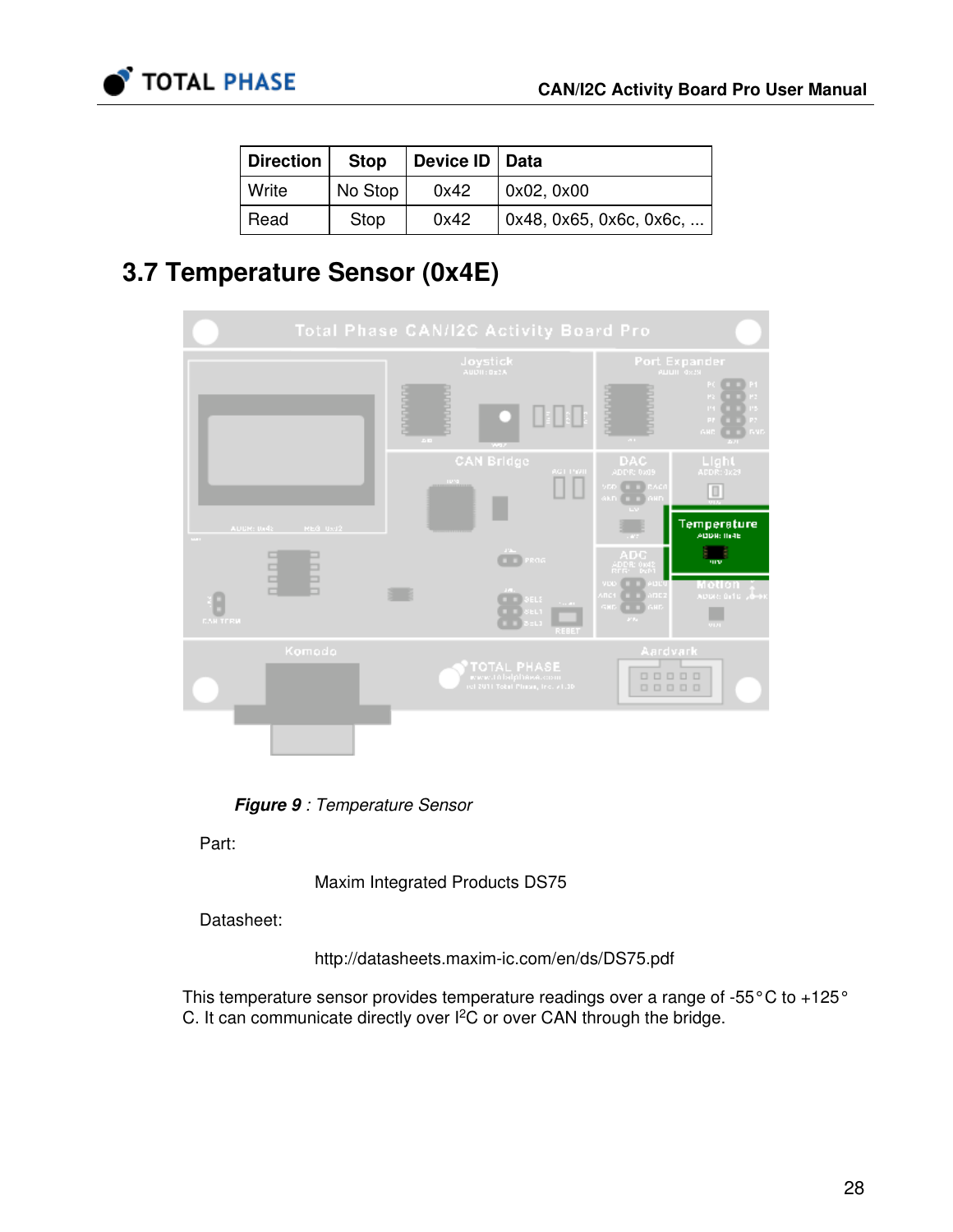

### 3.7.1 CAN Operation

To request data from the temperature sensor over CAN, send a remote frame with an ID of 0x4E. A CAN data frame will then be broadcast with one byte of temperature data. On start up this device is configured for 9-bit temperature readings.

#### Get Sensor Data

The temperature sensor will respond with 2 bytes of temperature data when a Get Sensor Data request is made. See Table [32](#page-28-0).

<span id="page-28-0"></span>Getting Sensor Data is equivalent to reading from the Temperature Register as described in the device datasheet.

| <b>Byte</b>  | Data   Notes                                 |  |
|--------------|----------------------------------------------|--|
| <sup>n</sup> | MS byte   See datasheet for more information |  |
|              | LS byte   See datasheet for more information |  |

Table 32 : CAN Get Temperature Data Payload

<span id="page-28-1"></span>Example: Polling the temperature sensor. See Table [33.](#page-28-1)

| Table 33 : CAN Get Temperature Data Example |  |  |
|---------------------------------------------|--|--|
|---------------------------------------------|--|--|

| Transmitter   CAN ID   RTR   DLC   Data         |                          |  |  |
|-------------------------------------------------|--------------------------|--|--|
| Komodo                                          | $0x04E$   True   2   N/A |  |  |
| Activity Board   0x04E   False   2   0xAA, 0xB0 |                          |  |  |

#### Set Sensor Data

Not applicable. This device will not respond to Set Sensor Data requests.

### 3.7.2 I<sup>2</sup>C Operation

Please consult the DS75 datasheet for details on  $l^2C$  operation.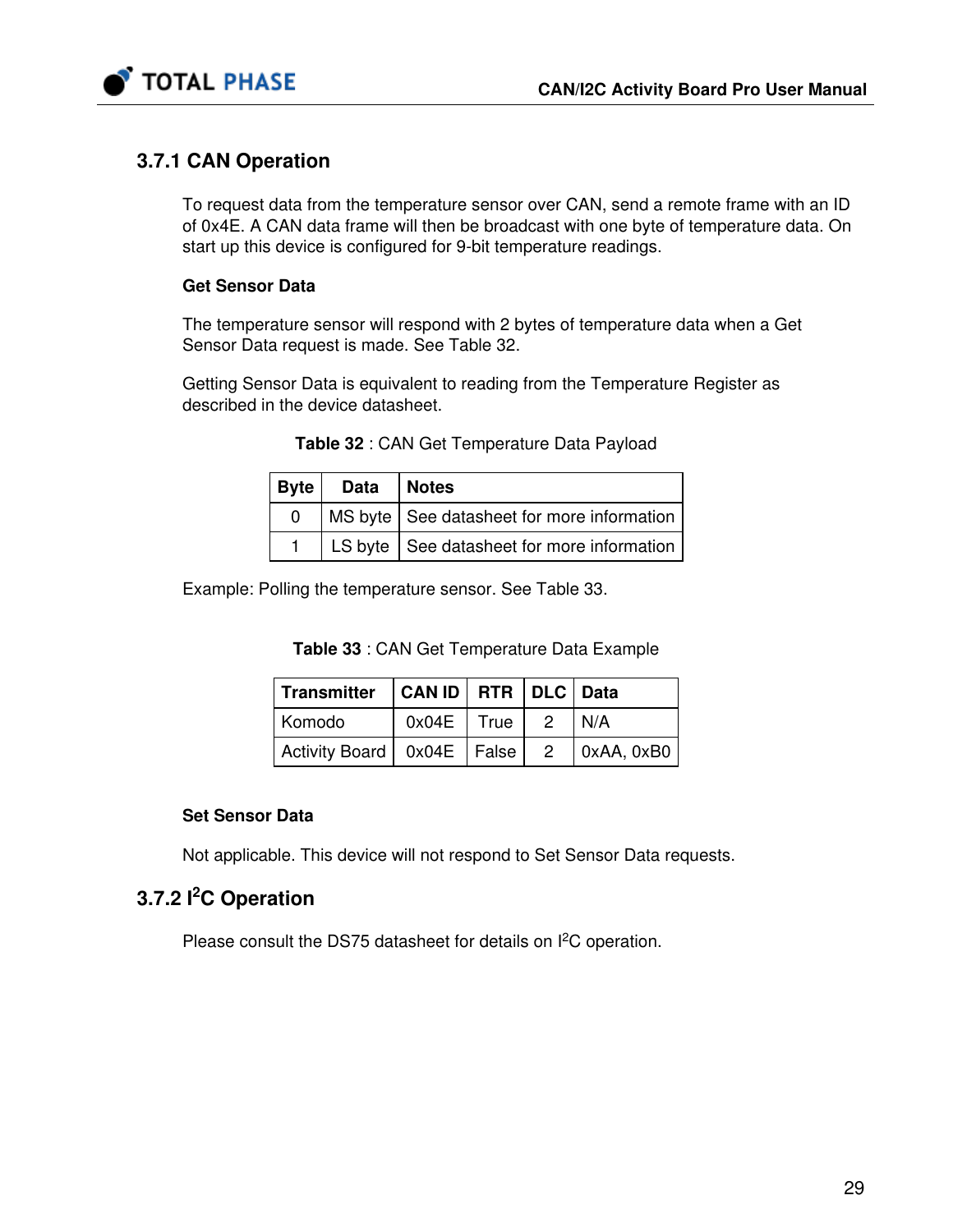

# 4 References

# 4.1 Examples

Example scripts which communicate with the target devices on the CAN/ $l^2C$  Activity Board Pro are available for download on the Total Phase website: [http://](http://www.totalphase.com/support/product) [www.totalphase.com/support/product](http://www.totalphase.com/support/product).

# 4.2 Technical Specifications

The CAN/I<sup>2</sup>C Activity Board Pro draws approximately 50 mA of current from the power source, either the Komodo Interface or the Aardvark adapter.

Detailed information about the Technical Specifications of the Komodo CAN Interfaces and the Aardvark I<sup>2</sup>C/SPI Host Adapter can be found on the Total Phase website: [http://](http://www.totalphase.com) [www.totalphase.com.](http://www.totalphase.com)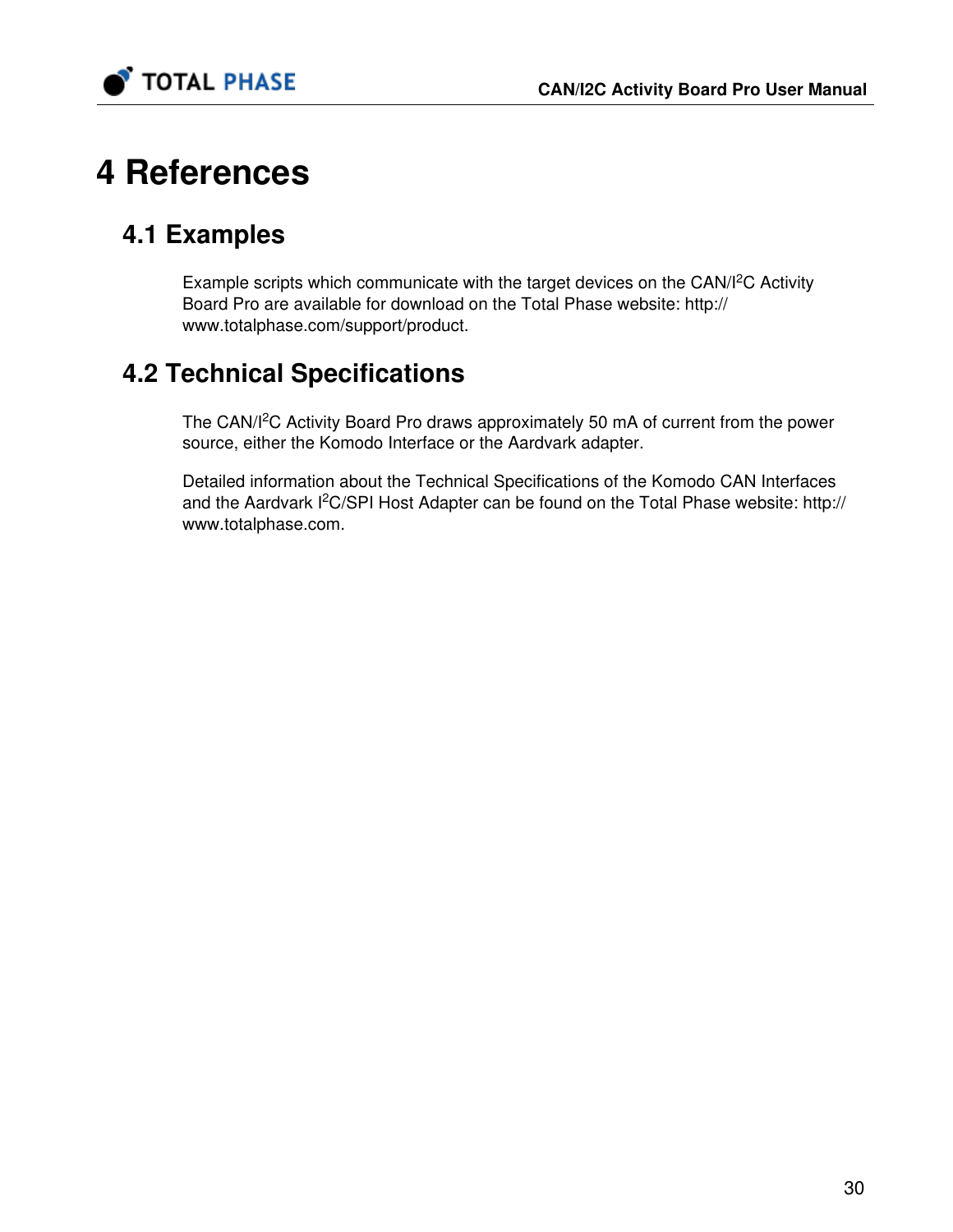

# 5 Legal / Contact

# 5.1 Disclaimer

All of the software and documentation provided in this datasheet, is copyright Total Phase, Inc. ("Total Phase"). License is granted to the user to freely use and distribute the software and documentation in complete and unaltered form, provided that the purpose is to use or evaluate Total Phase products. Distribution rights do not include public posting or mirroring on Internet websites. Only a link to the Total Phase download area can be provided on such public websites.

Total Phase shall in no event be liable to any party for direct, indirect, special, general, incidental, or consequential damages arising from the use of its site, the software or documentation downloaded from its site, or any derivative works thereof, even if Total Phase or distributors have been advised of the possibility of such damage. The software, its documentation, and any derivative works is provided on an "as-is" basis, and thus comes with absolutely no warranty, either expressed or implied. This disclaimer includes, but is not limited to, implied warranties of merchantability, fitness for any particular purpose, and non-infringement. Total Phase and distributors have no obligation to provide maintenance, support, or updates.

Information in this document is subject to change without notice and should not be construed as a commitment by Total Phase. While the information contained herein is believed to be accurate, Total Phase assumes no responsibility for any errors and/or omissions that may appear in this document.

# 5.2 Life Support Equipment Policy

Total Phase products are not authorized for use in life support devices or systems. Life support devices or systems include, but are not limited to, surgical implants, medical systems, and other safety-critical systems in which failure of a Total Phase product could cause personal injury or loss of life. Should a Total Phase product be used in such an unauthorized manner, Buyer agrees to indemnify and hold harmless Total Phase, its officers, employees, affiliates, and distributors from any and all claims arising from such use, even if such claim alleges that Total Phase was negligent in the design or manufacture of its product.

# 5.3 Contact Information

Total Phase can be found on the Internet at <http://www.totalphase.com/>. If you have support-related questions, please email the product engineers at [support@totalphase.com.](mailto:support@totalphase.com) For sales inquiries, please contact [sales@totalphase.com.](mailto:sales@totalphase.com)